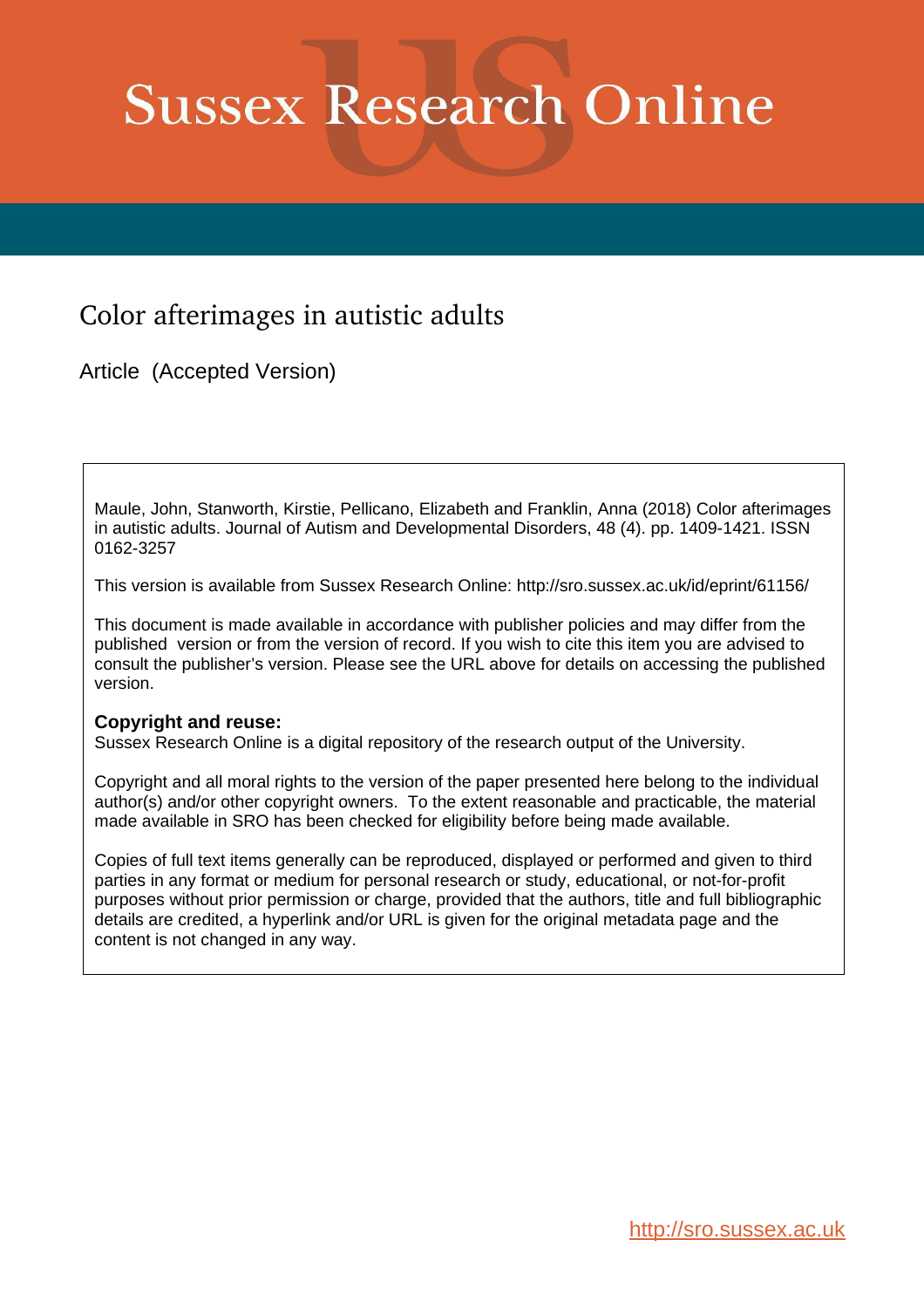Color afterimages in autistic adults

# *Abstract*

It has been suggested that attenuated adaptation to visual stimuli in autism is the result of atypical perceptual priors (e.g., Pellicano & Burr, 2012). This study investigated adaptation to color in autistic adults, measuring both strength of afterimage and the influence of top-down knowledge. We found no difference in color afterimage strength between autistic and typical adults. Effects of top-down knowledge on afterimage intensity shown by Lupyan (2015) were not replicated for either group. This study finds intact color adaptation in autistic adults. This is in contrast to findings of attenuated adaptation to faces and numerosity in autistic children. Future research should investigate the possibility of developmental differences in adaptation and further examine top-down effects on adaptation.

*Keywords*: autism, afterimages, adaptation, color, top-down knowledge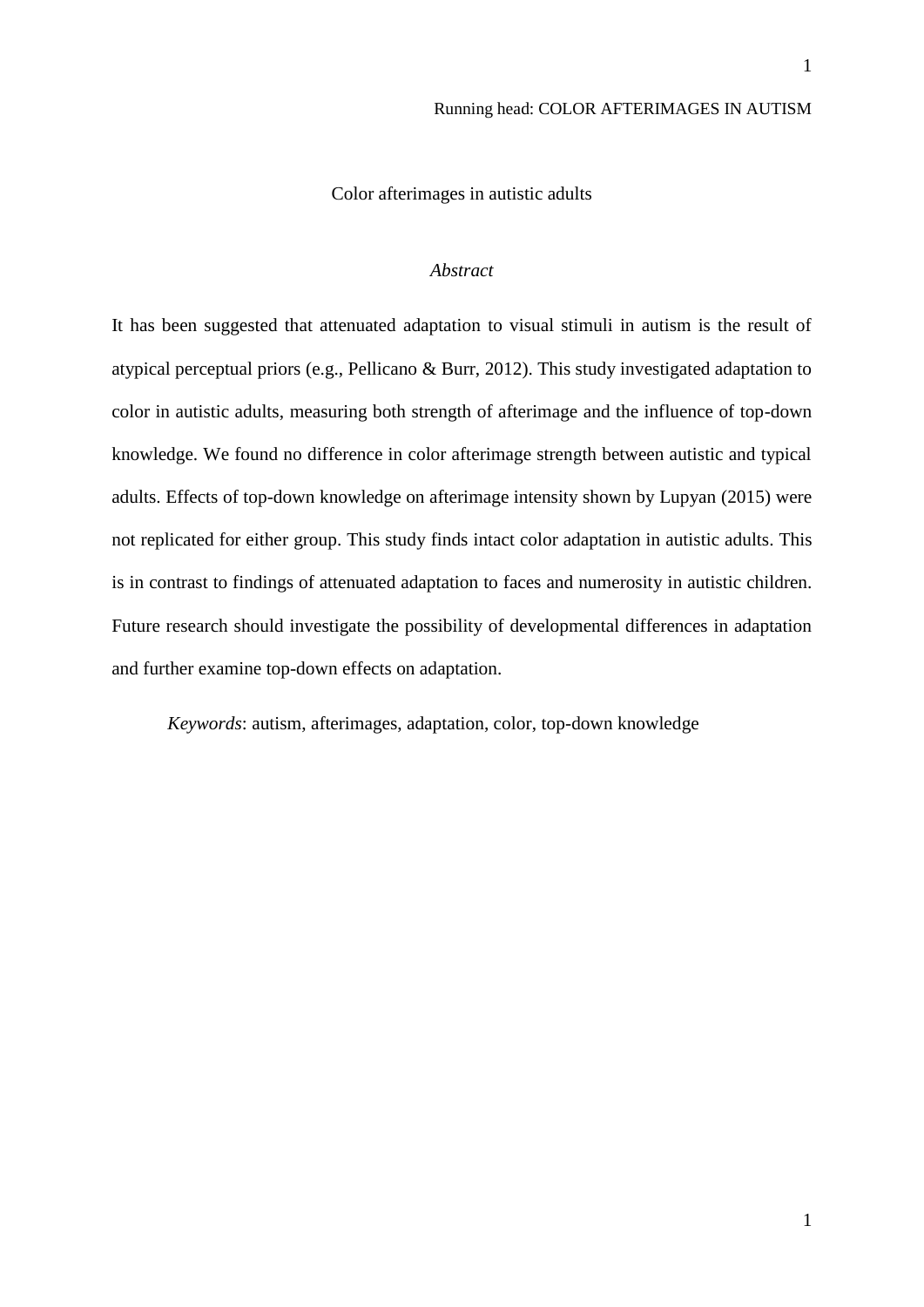# Color afterimages in autistic adults

Autism is characterized by difficulties in social communication and behavioral traits including rigid patterns of behavior, preference for sameness, and intense and restricted interests (American Psychiatric Association, 2013). Sensory symptoms, including both hyper-reactivity and hypo-reactivity to external stimuli, atypicalities in sensory processing and unusual sensory interests are now included in the most recent revision of the diagnostic criteria for autism (Diagnostic and Statistical Manual of Mental Disorders, Fifth Edition (DSM-5) (American Psychiatric Association, 2013). This inclusion implies that they are part of the core of autism, with such atypical sensory experiences potentially also being related to other key features of the condition (Pellicano, 2013).

There has been a recent influx of hypotheses attempting to account for these sensory and perceptual differences in particular. Bayesian accounts of perception propose that information from sensory input is combined with prior knowledge or experience to facilitate the interpretation of the sensory information (e.g. Knill & Pouget, 2004; Kersten, Mamassian & Yuille, 2004). Pellicano and Burr's (2012) hypo-priors account posits, within a Bayesian framework, that an under-weighting (relative to typical individuals) of the strength of prior information when interpreting sensory information may underlie autistic sensation and perception. Building on this work, others have proposed accounts of atypical (rather than simply reduced) priors in autism (e.g., Hellendoorn, Wijnroks, & Leseman, 2015), and predictive coding accounts of autistic perception (Friston, Lawson, & Frith, 2013; Lawson, Rees, & Friston, 2014; Sinha et al., 2014; Van de Cruys, de-Wit, Evers, Boets, & Wagemans, 2013).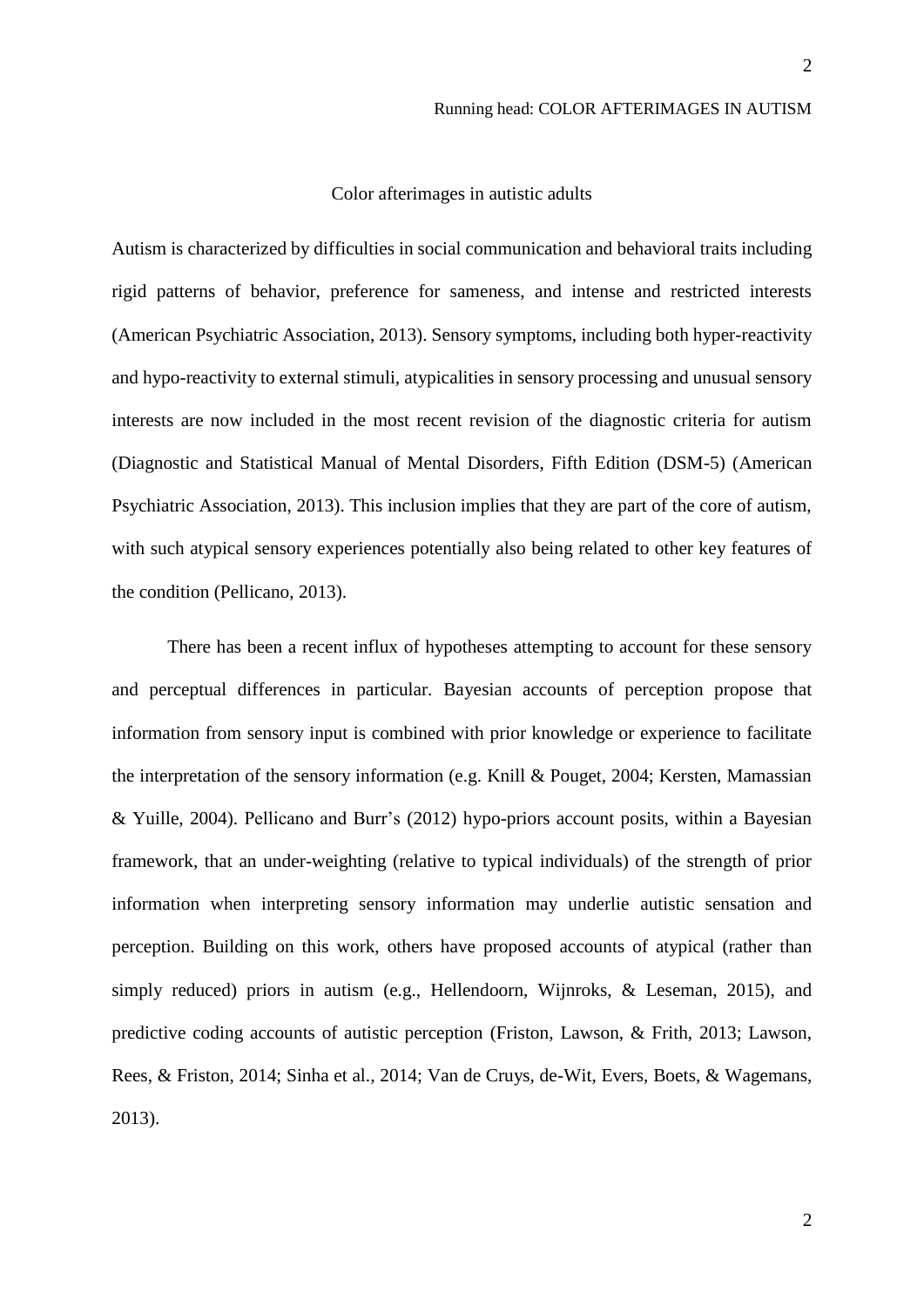One sensory process that could be affected by under-weighting of prior information is adaptation (Pellicano & Burr, 2012). Adaptation is a fundamental property of neural networks and describes changes in neural activity in response to a persistent stimulus (Kohn, 2007). Adaptation is thought to serve a crucial function for sensory systems, tuning neural responses to maximize sensitivity to the range of stimuli present in the immediate environment (e.g. Webster, 2011). Adaptation to visual stimuli can result in the experience of aftereffects – distortions in perception which tend to bias perception in the opposite direction to that adapted (e.g. adaptation to a grating tilted to the left, causes a vertical grating to appear tilted slightly to the right (Clifford, 2012). Since adaptation afterimages are directly related to the recent sensory input of the beholder, whereby prior sensory experiences are used to calibrate sensory systems and hence bias current perception, adaptation afterimages should therefore be attenuated in autism (Pellicano & Burr, 2012).

Several studies have found differences in adaptation aftereffects in autism. Research on highlevel face identity aftereffects has shown that they are weaker in autistic compared to typical children (Ewing, Leach, Pellicano, Jeffery, & Rhodes, 2013; Rhodes, Ewing, Jeffery, Avard, & Taylor, 2014), and that the strength of the aftereffect correlates significantly with autistic features, such that those with greater degrees of autistic features have the smallest aftereffects (Pellicano, Jeffery, Burr, & Rhodes, 2007). Subsequent work has shown that adaptation is diminished in autistic children for facial configuration (Ewing, Pellicano, & Rhodes, 2013), facial emotion (Rutherford, Troubridge, & Walsh, 2012) and eye-gaze direction (Pellicano, Rhodes, & Calder, 2013). There is also evidence for slightly reduced face identity aftereffects in parents (and siblings) of autistic children, suggesting that reduced adaptation may be a feature of the broad endophenotype of autism (Fiorentini, Gray, Rhodes, Jeffery, & Pellicano,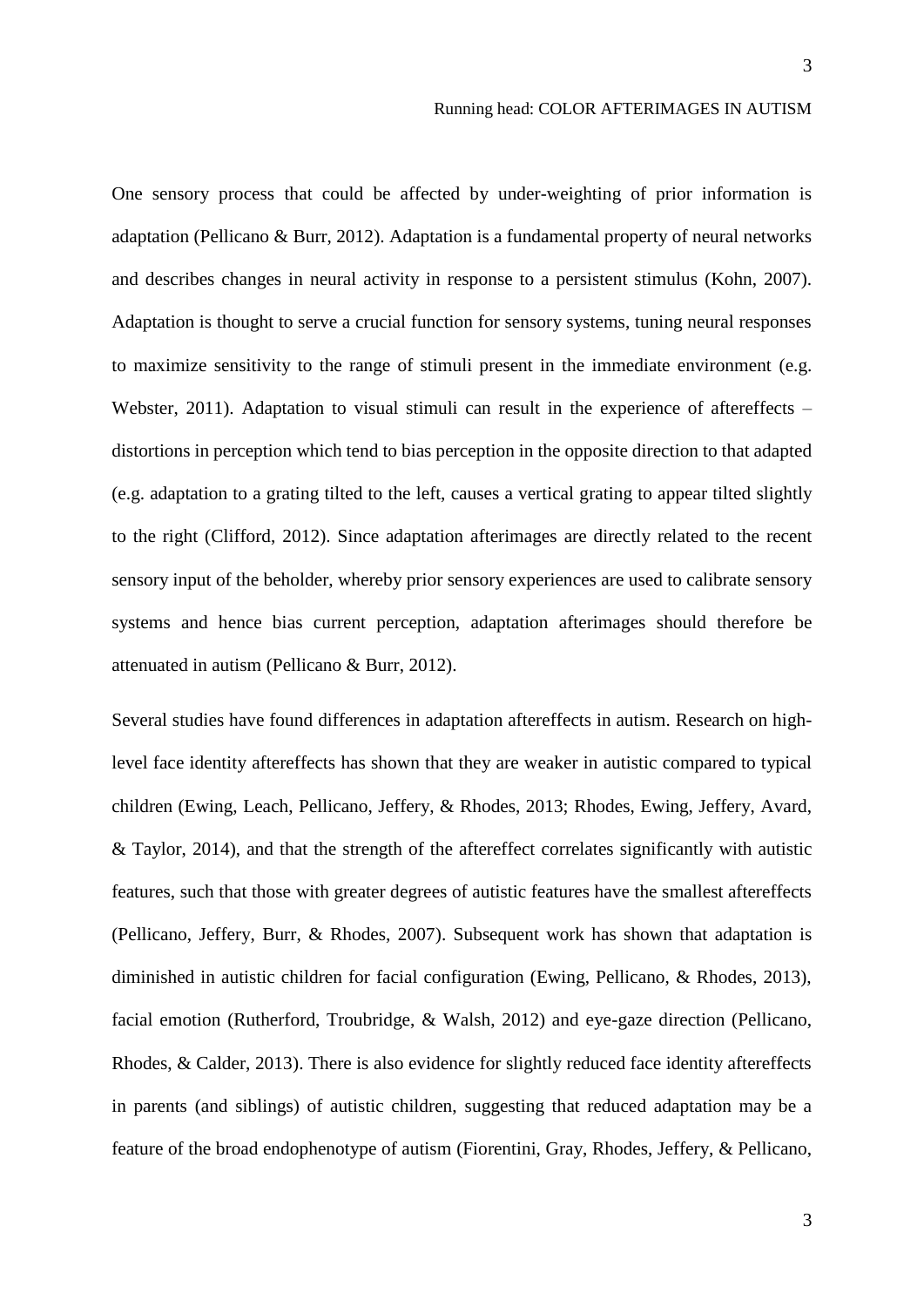2012). Two studies involving autistic adults, rather than children, have failed to find evidence of reduced adaptation to facial identity and emotion (Cook, Brewer, Shah, & Bird, 2014) and figural contraction/expansion (Walsh, Vida, Morrisey, & Rutherford, 2015), indicating that the differences apparent in childhood may reflect a developmental delay rather than a deficit as such.

More recent work has attempted to determine the pervasiveness of reduced adaptation in autism by examining the nature of the incoming information. In one study, Karaminis et al. (2015) reported that autistic children showed similar levels of adaptation to perceptual causality as typical children. This effect potentially operates at a lower level of the visual hierarchy leading some authors (Turi et al., 2015) to argue that diminished adaptation in autistic people might be confined to high-level stimulus attributes. In support of this claim, Turi et al. showed that autistic children (aged 7-14 years) exhibit less adaptation to numerosity (i.e. number of items present in a part of visual field) than age- and ability-matched typically developing children.

Together, these results are intriguing but further examination of the nature and extent of diminished adaptation in autistic individuals is warranted. Here, we address two key questions – first, do claims for attenuated adaptation in autism generalize beyond face perception to other domains? And, second, do claims for attenuated adaptation in autism generalize from childhood to adulthood? We investigate these issues with regards to adaptation to a low-level visual attribute, color.

Adaptation to color can be demonstrated by the phenomenon of color afterimages – an observer who stares at a colored patch for a few seconds will experience an afterimage of the patch in the opponent color (e.g. afterimage of lime-green following adaptation to magenta) if they look at a uniform white field (Wheatstone, 1838). The locus of adaptation which causes color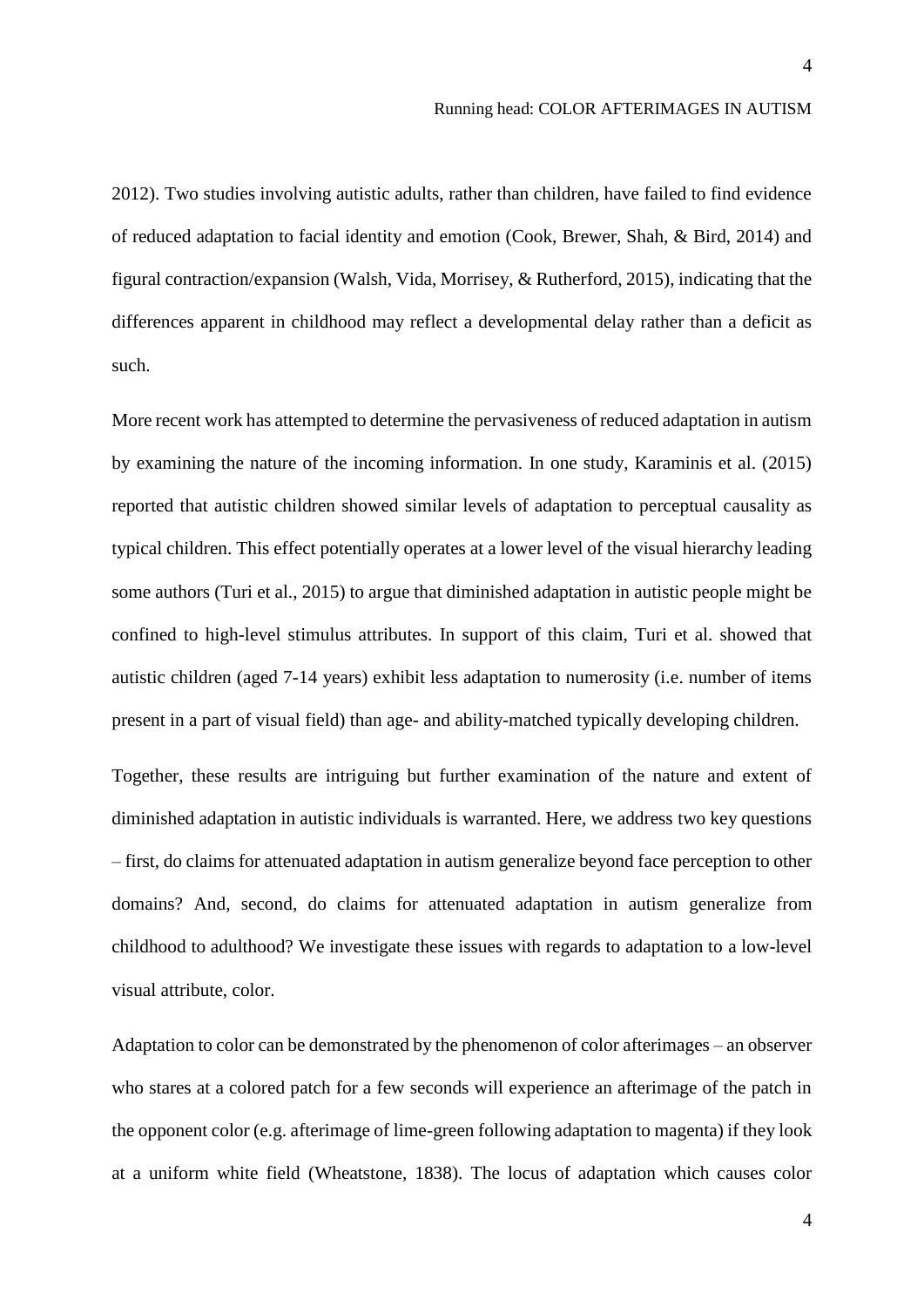afterimages has been the subject of discussion, and the current evidence suggests that color afterimages are instantiated by adaptation of photoreceptors in the retina and retinal ganglion cells, but may then be subject to further modulation by cortical processes (Zaidi, Ennis, Cao, & Lee, 2012). For example, if an observer is alternately shown a vertical grating on a red background and a horizontal grating on a green background for around 2 minutes they will subsequently perceive a reddish tinge to a horizontal grating on a white background, and a greenish tinge on a vertical grating on a white background (McCollough, 1965). This is known as the McCollough effect, and is most likely mediated by processes in early visual cortex (area V1; Vul & MacLeod, 2006), not just at the level of the retina.

The primary aim of the current study was to investigate whether color adaptation is reduced in autistic individuals, as has been shown previously for faces and numerosity. There is already evidence that autistic children differ from their typically developing peers in both color discrimination and memory, at least under some conditions (Cranwell, Pearce, Loveridge, & Hurlbert, 2015; Franklin, Sowden, Burley, Notman, & Alder, 2008; Fujita, Yamasaki, Kamio, Hirose, & Tobimatsu, 2011; Heaton, Ludlow, & Roberson, 2008; but see also Koh, Milne, & Dobkins, 2010). There is also anecdotal and case study evidence for enhanced color associations (both phobias and intense interests) in autism (Ludlow, Heaton, Hill, & Franklin, 2014) and hyper-sensitivity to certain colors, ambient lighting and colored patterns (Robertson & Simmons, 2015). Together these studies suggest that various aspects of color vision and cognition may be different in autistic people. Color adaptation, however, has not been the subject of any studies of autistic perception published to date.

If perception in autism is associated with a generalized reduction in adaptation– as the hypopriors account predicts – then we would expect to find weaker afterimages for autistic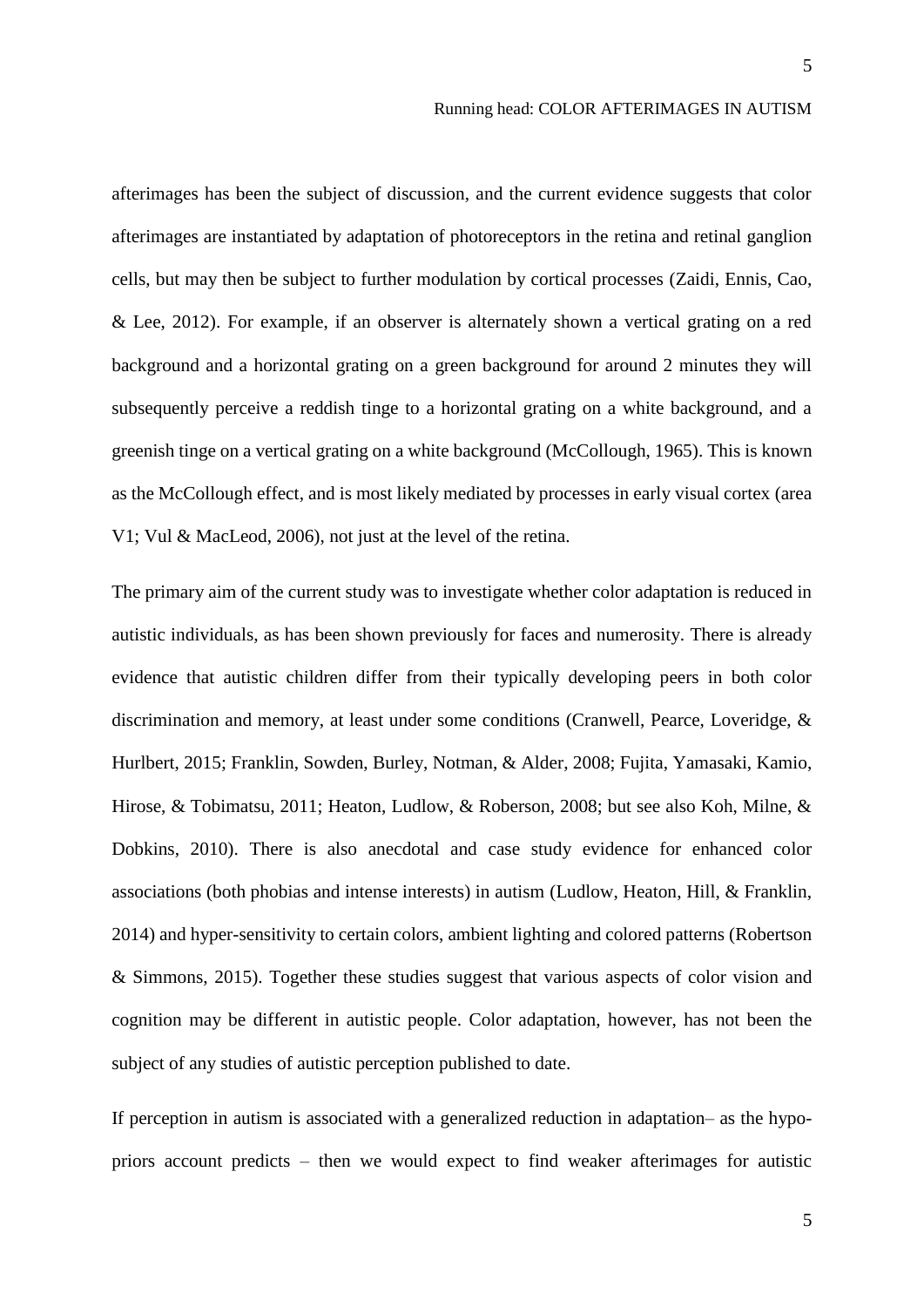participants compared to typical participants. It is important to note, however, that the initial neural locus of color afterimages is the retina (Zaidi et al., 2012), whereas the prior evidence for attenuated adaptation in autism has all been for higher-level stimuli (faces, numerosity) which are represented in cortical areas (Kanwisher, McDermott, & Chun, 1997; Piazza & Izard, 2009). However, there also is some limited evidence for an association between autism and different patterns of activity in the retina from a study of flash electro-retinogram (ERG) (Ritvo et al., 1988). This study found that rod and cone activity was reduced in 13 out of 27 autistic participants and additional intellectual disabilities, relative to age- and sex-matched typical individuals. Therefore, differences in the basic overall amount of color adaptation in autism may also be predicted on the basis of differential function at the retinal level.

A secondary aim of this study was to investigate whether effects of top-down knowledge on color afterimages is reduced in autism. Lupyan (2015) has claimed that color adaptation is subject to influences from top-down knowledge of a scene or object's typical color, using a task based on the 'Spanish Castle Illusion' (e.g., Sadowski, 2006). The 'Spanish Castle Illusion' is a color adaptation illusion where exposure to a highly-saturated adapting image, in the complementary colors to the original, causes the observer to see a subsequent greyscale image in the original colors (albeit desaturated). The effect is most striking when the adapting and greyscale image are created from a photograph of a landmark or natural scene. The version which gave the illusion its name used an image of the castle of Manzanares el Real in Spain, which included the castle, with a clear sky forming most of the background, and vegetation in the foreground (see Sadowski, 2006). The adapting image is formed by inverting the colors of the base image, flattening the luminance profile and boosting the saturation of the resulting "negative" image. After a short period of fixation (e.g. 20 seconds), the adapting image is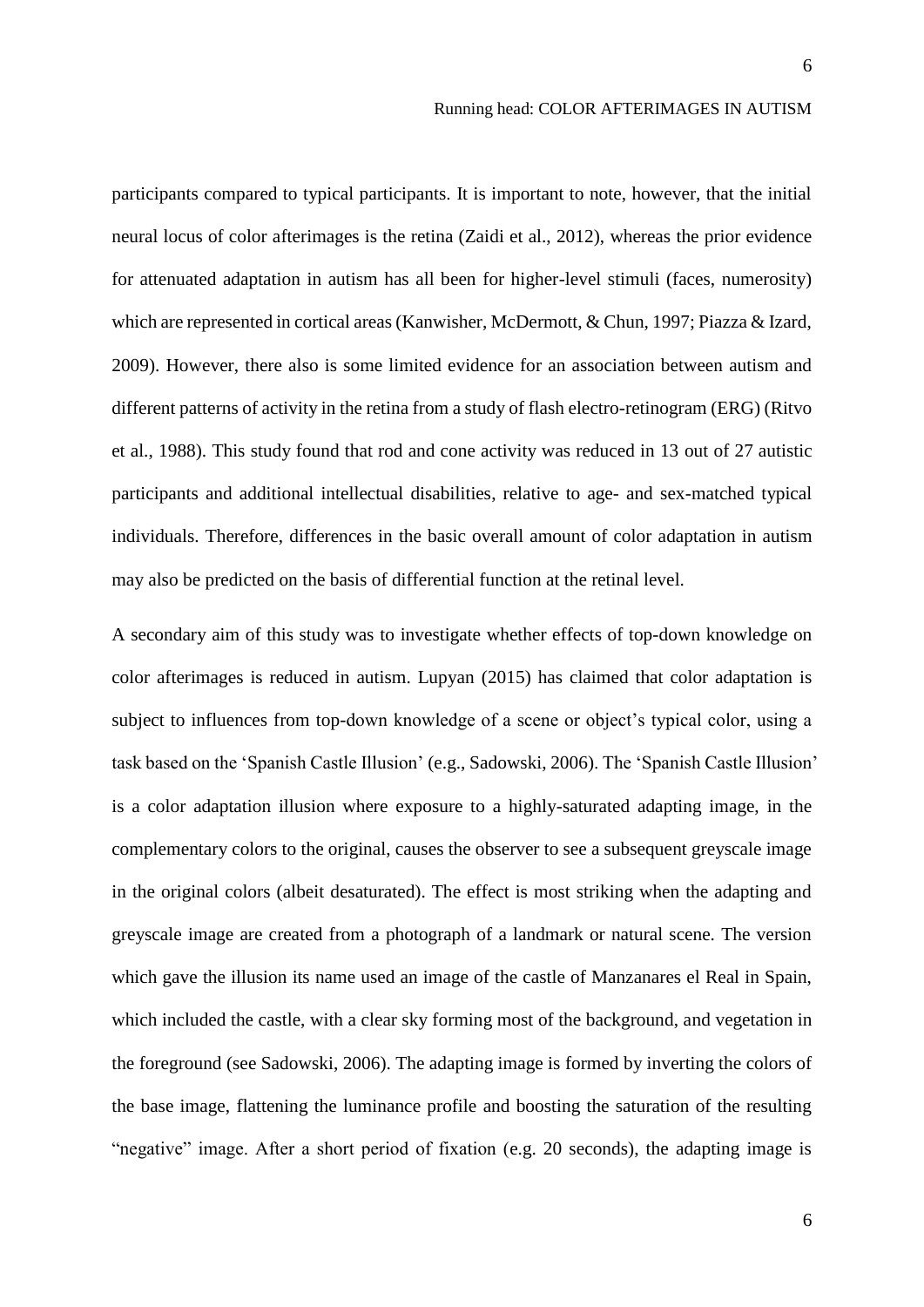replaced by a greyscale version of the original. The superimposition of the color afterimages with the greyscale contours of the image results in the percept of an image presented in the full, original color (Daw, 1962) – an effect which is also observed in illusions of "filling-in" of color afterimages when coupled with luminance contours (e.g. Anstis, Vergeer, & van Lier, 2012; Powell, Bompas, & Sumner, 2012; van Lier, Vergeer, & Anstis, 2009).

Using a nulling method, whereby participants were asked to adjust the image until it appeared greyscale following adaptation, to measure the strength of the afterimage, Lupyan (2015) found that afterimages were stronger for images of natural scenes (which have typical colors) compared to images of man-made objects (which might be any color). Yet when the same images were turned upside-down in order to disrupt the ease with which the image content could be extracted, the difference between the natural and man-made scenes was abolished. This effect of image orientation on the natural scenes cannot be accounted for by low-level differences in the stimuli used, since it is the same image, rotated through 180 degrees. Lupyan attributed this interaction between image orientation and content as being reflective of topdown influence on the perception of the afterimage – scenes with color-diagnostic content (i.e. typically containing particular colors) are subject to modulation by color knowledge, whereas scenes with non-color-diagnostic content receive no top-down influence. Turning a diagnostic image upside-down disrupts the mechanism responsible for predicting the scene colors, and thus diminishes the effect of color knowledge on the afterimage.

We sought to replicate Lupyan's (2015) study with samples of autistic and non-autistic adults. We also attempted to improve on Lupyan's methods by using the two original stimulus images (Experiments 2A-E), in addition to two new images with color-diagnostic and non-colordiagnostic content. Furthermore, we used a perceptually-valid, display-independent stimulus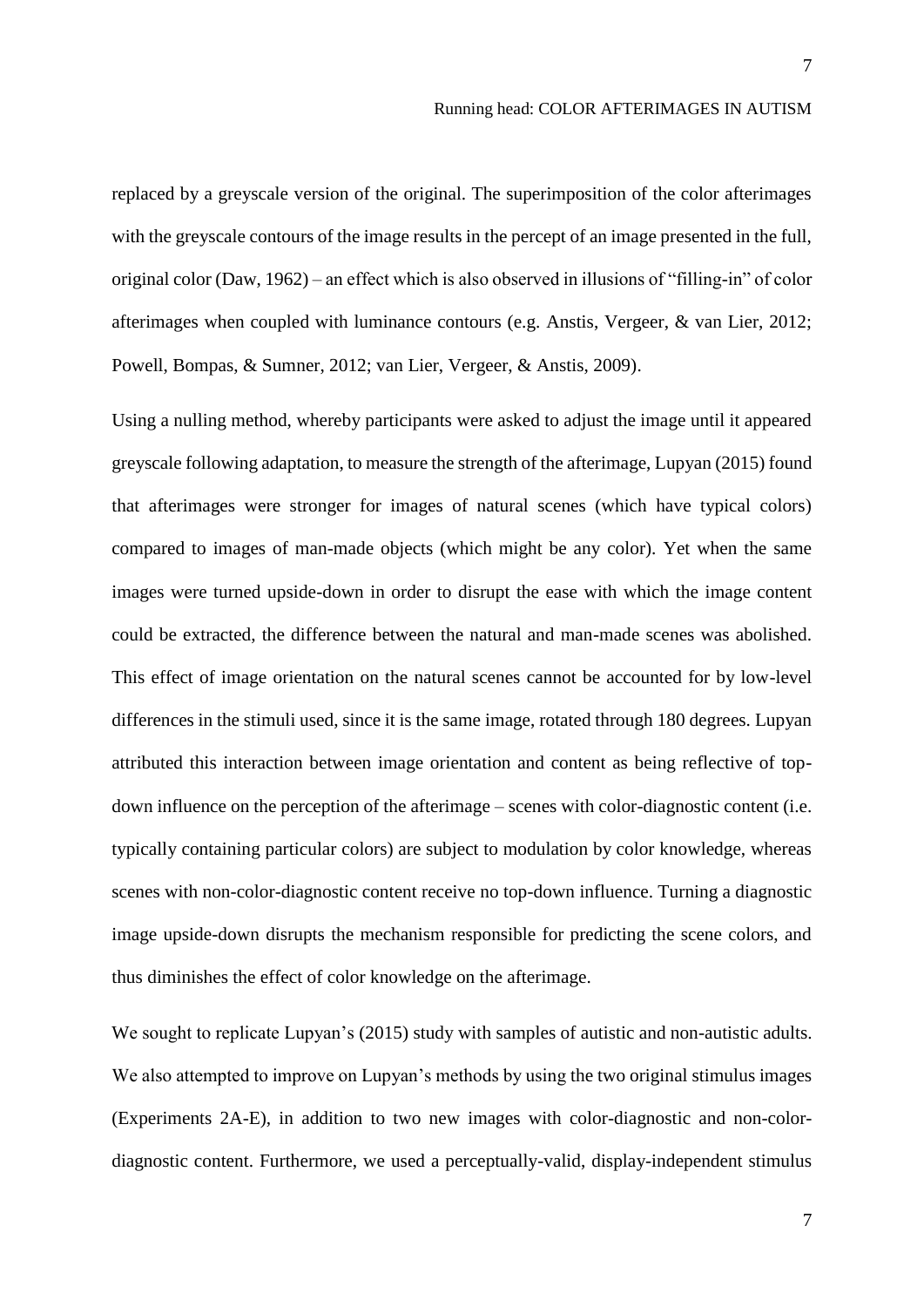space to measure the strength of afterimages. This paradigm provides an additional exploration of the hypo-priors account of autism, since the effect of top-down knowledge modulating the appearance of afterimages requires the application of priors to predict the appearance of the color-diagnostic scenes. The hypo-priors account would therefore predict that the interaction of image content (i.e. the color-diagnosticity of man-made vs. natural scenes) with image orientation should be weaker, in autistic individuals.

We used the nulling method as described by Lupyan (2015) to investigate two hypotheses related to the hypo-priors account of autism (Pellicano & Burr, 2012) and other predictive coding accounts (Friston et al., 2013; Lawson et al., 2014; Sinha et al., 2014; Van de Cruys et al., 2013). This method provides a basic measure of adaptation in addition to potentially allowing the detection of top-down effects on adaptation. The primary hypothesis was that afterimages would be weaker in autistic adults, reflecting attenuated adaptation to visual stimuli. The secondary hypothesis was that autism would be associated with reduced top-down effects on afterimage magnitude.

#### *Method*

# *Participants*

Sixteen adults (8 male) diagnosed with an autism spectrum condition took part, recruited through two local autism charities. All adults had received an independent clinical diagnosis of autism (n=7) or Asperger's syndrome (n=9) according to ICD-10 (World Health Organization, 1992) or DSM-5 (American Psychiatric Association, 2013) criteria. For inclusion in the data analysis participants had to also exceed threshold for autism on the selfreport Social Responsiveness Scale –  $2<sup>nd</sup>$  edition (SRS-2) (T-score  $\geq$  60) (Constantino & Gruber,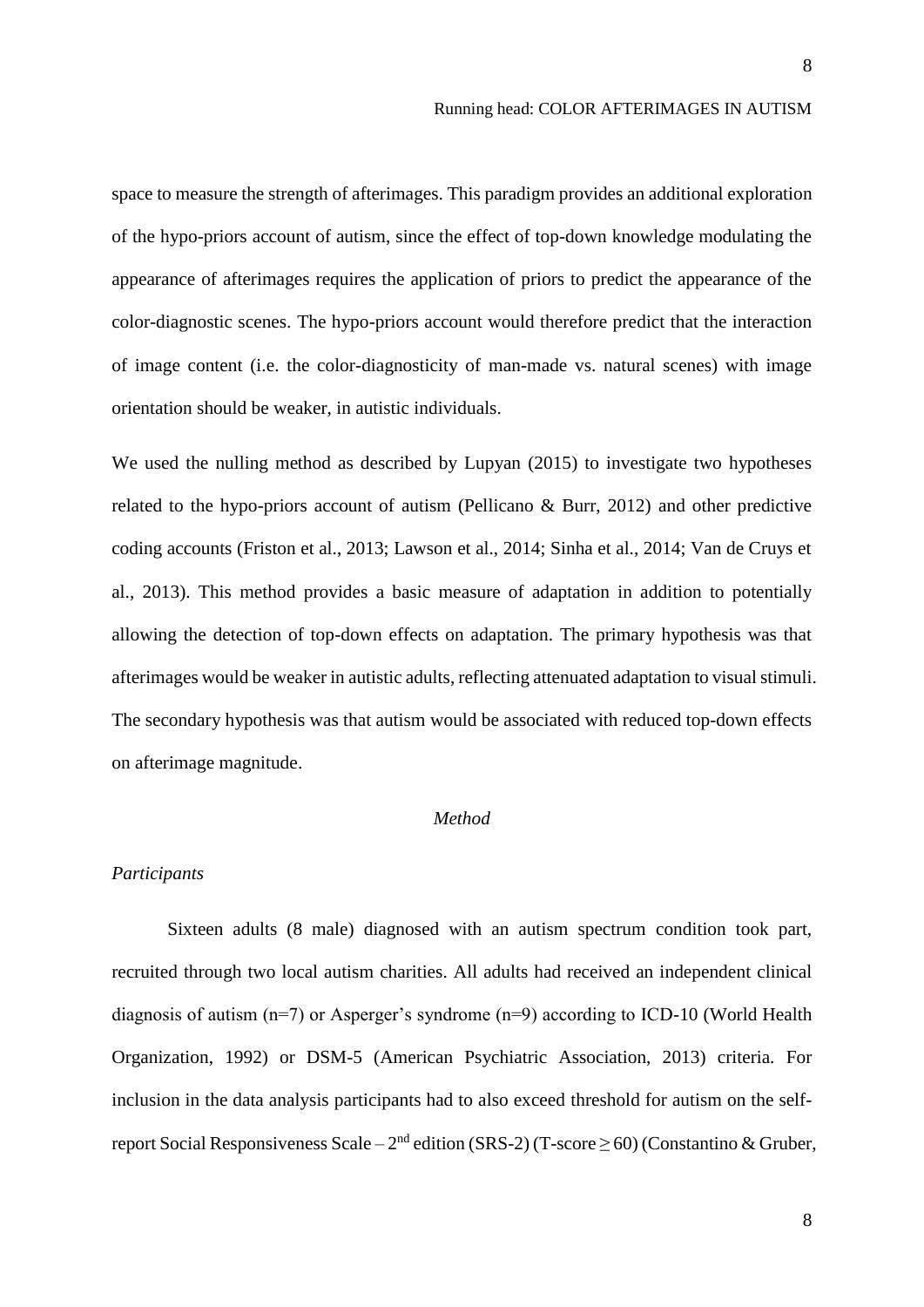2012) or the Adult Autism Quotient (AQ; Baron-Cohen, Wheelwright, Skinner, Martin, & Clubley, 2001) (score  $\geq$  30, a threshold shown to correspond to a high degree of specificity (i.e. low false-positive rate) and sensitivity (i.e. high hit-rate) (Woodbury-Smith, Robinson, Wheelwright, & Baron-Cohen, 2005)). Two participants (both male) failed to meet threshold for autism on either questionnaire and were therefore excluded from analysis. Participants were also screened for IQ as an index of their cognitive functioning. One male participant was excluded both due to a low-average full-scale IQ score (of 72) on the Wechsler Abbreviated Scale of Intelligence – Second Edition (WASI-II; Wechsler & Psychological Corporation, 2011) and for failure to follow the task instructions, another male participant gave responses consistent with a color vision deficiency on the Ishihara test (Ishihara, 1973) and was excluded, as was another female participant who did not follow the task instructions. A final sample of 11 adults (4 male) formed the autism group. The gender ratio in this sample is unusual, given the male preponderance in diagnosed cases of autism.

Sixteen typical adults were recruited from community contacts. Data from two participants were removed as they scored over 60 on the SRS-2. Three further participants were excluded for matching purposes, yielding a final sample of 11 typical adults (4 male). The final groups of typical and autistic participants were well-matched at the group level in terms of gender proportion, mean age and mean IQ, but, as expected, differed significantly on mean SRS-2 and mean AQ score (see Table 1).

All 22 participants reported normal or corrected-to-normal visual acuity and were assessed as having normal color vision using Ishihara plates (Ishihara, 1973) and the Lanthony tritan test (Lanthony, 1998). Participants were paid standard rates of £7.50 per hour. All procedures performed in studies involving human participants were in accordance with the ethical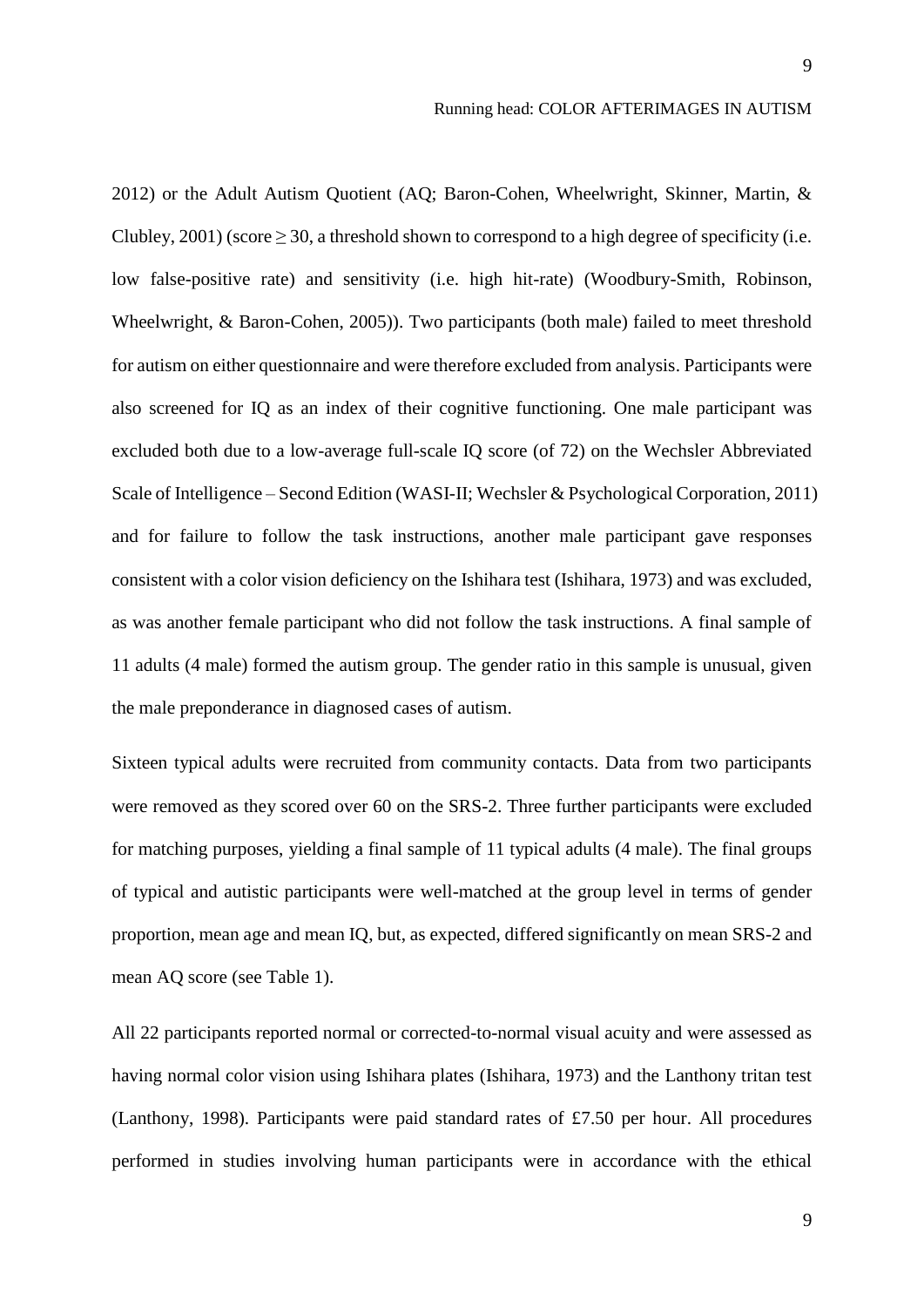standards of the institutional and/or national research committee and with the 1964 Helsinki declaration and its later amendments or comparable ethical standards. The research protocol was approved by the University of Sussex Sciences and Technology Cross-School Research Ethics Committee (approval reference ER/JJM29/3) and all participants gave written informed consent prior to participation in this study.

# [Table 1]

# *Stimuli*

**.** 

Four photographs were used as the basis for all stimuli presented in the experiment. Each photograph depicted one of the following four scenes: books on shelves ("books"); Culzean Castle in Scotland ("castle"); Bells beach, Australia ("beach"); and a row of painted, wooden beach huts in Whitby, England ("huts"). The books (color non-diagnostic) and castle (color diagnostic) images were identical to those used by Lupyan while the huts and beach photographs were selected as good examples of images which are color-diagnostic (beach) or color non-diagnostic  $(huts)^{1}$  (see Oliva & Schyns, 2000).

The adapting stimuli were generated following the Adobe Photoshop actions described in John Sadowski's online demonstration of the Spanish Castle illusion (Sadowski, 2006). The procedure involves the flattening of the luminance profile of the image, inverting the colors in HSL space and enhancing the color intensity of the resulting image. These adapting images are

<sup>&</sup>lt;sup>1</sup> To confirm that the stimuli were appropriately classified as color-diagnostic, an informal survey was carried out in which naive typical observers were shown original and inverse-colour versions of stimuli from the experiment, one at a time, and asked "is this image presented in original or altered colors?" Observers did not see both the original and inverted versions of the same base image. The results from 8 observers (two male; mean age 32 years) confirmed that the original castle and beach scenes were always correctly categorised as unaltered (and the inverse versions always categorised as altered), indicating the diagnostic nature of the colour of those scenes. The books and huts images were more ambiguous.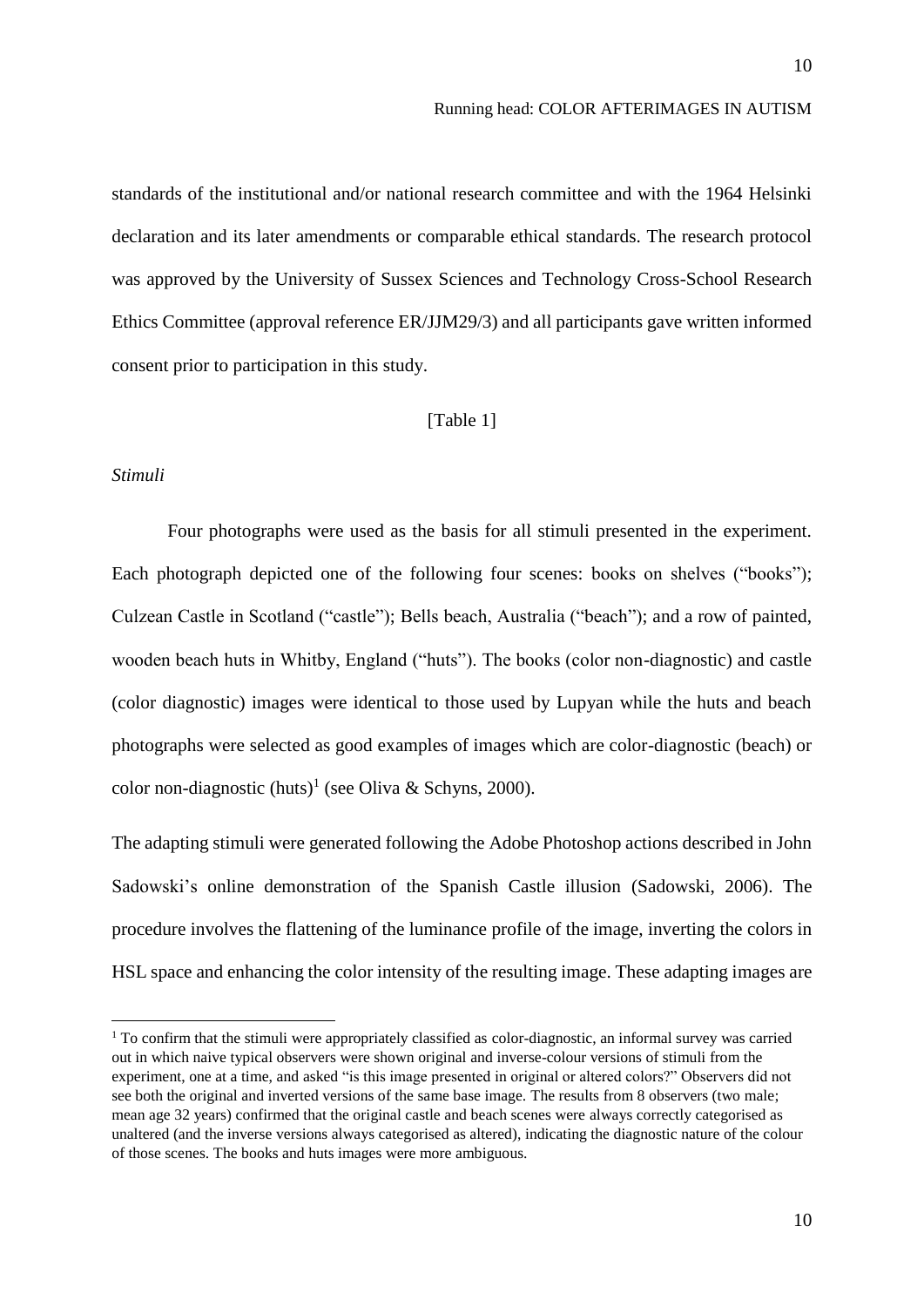not equated in color saturation, so the image orientation manipulation is used to disentangle the effect of the image content from low-level differences in the adapting stimuli. Since the rotation through 180 degrees does not change the low-level properties of the image, if aftereffects are solely determined by the intensity of the colors in the adapting image, one would expect orientation to have no effect on the magnitude of the aftereffect. In contrast, if the afterimage magnitude is affected by top-down knowledge this may be disrupted by rotation (Lupyan, 2015). Therefore, the orientation manipulation provides a control for differences in the low-level properties of the adapting images, and allows for the detection of purported topdown effects on afterimage strength. Inverted and greyscale versions of each original image were also generated using the hue rotation and desaturate functions of Photoshop in HSL-mode. For each of the four basic images, a smooth continuum consisting of 51 images between the original, "positive" image, through the greyscale image and to the inverted "negative" image were created through linear transformation of the RGB values for each pixel<sup>2</sup>. This continuum was the basis for the adjustment phase of each trial. It is important to note that this stimulus space is arbitrary and does not necessarily represent homogeneous or equal steps in terms of perceptual difference. Comparisons across images (e.g., comparing books to castle) in terms of these raw units should therefore be avoided, particularly as there is some variation in the perceptual size of steps across images. Figure 2 illustrates this variation – the relationship between the adjustment scale and mean saturation of the image is linear, but there is a small amount of variation in the perceptual difference that each step represents across images (see the differences in slope). The mean (SD) step size in CIE chroma units for each image was as follows: castle  $- 2.40$  (0.36); books  $- 1.45$  (0.19); beach  $- 2.25$  (0.27); huts  $- 1.81$  (0.45). To

**.** 

 $<sup>2</sup>$  All of the stimulus images, including original, negative, adapting and all 51 steps of the adjustment continuum</sup> are available from the authors, on request.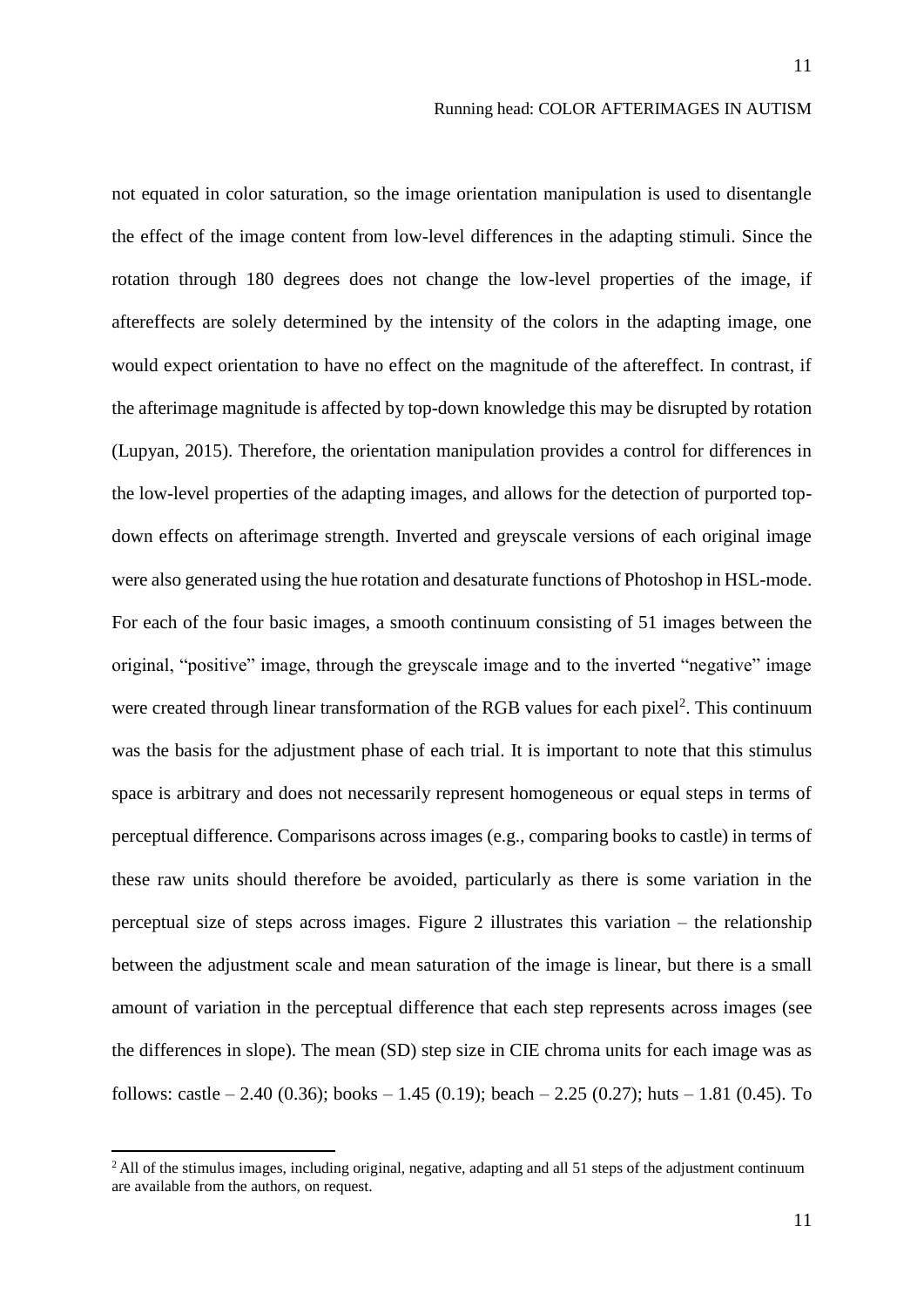address the issue of non-comparable units on the adjustment scale, after the experiment, the continuum images were subsequently re-coded according to their difference from greyscale using CIE chroma, a perceptual color space – this is further explained in the results section. Throughout the experiment, a background grey with chromaticity equivalent to D65 (CIE  $(1931)$  xyY = 0.313, 0.329, 20) was used.

These images (in all colored and achromatic forms) were always presented centrally on the monitor with a fixation cross in the center. All images subtended 25° of visual angle horizontally and 17° (24° for the books image) of visual angle vertically, and were presented on a grey background. The background subtended 39° of visual angle horizontally and 29° of visual angle vertically.

# [Figure 1]

[Figure 2]

[Table 2]

# *Apparatus*

The adaptation tasks were completed on a 22-inch Mitsubishi DiamondPlus 2070SB Diamondtron CRT monitor, with a resolution of 1600 x 1200 pixels, 24-bit color resolution, and a refresh rate of 100 Hz. Participants made their responses using the appropriate keyboard press. A ColorCal colorimeter (Cambridge Research Systems) was used to measure the monitor and calibrate the primary values (RGB) for the background color regularly during the data collection period. The tasks took place in a blacked-out room, with the monitor as the only source of light. A cardboard viewing tunnel lined with black felt was used to eliminate effect of peripheral objects and colors and a chin rest was used to constrain viewing distance at 57cm,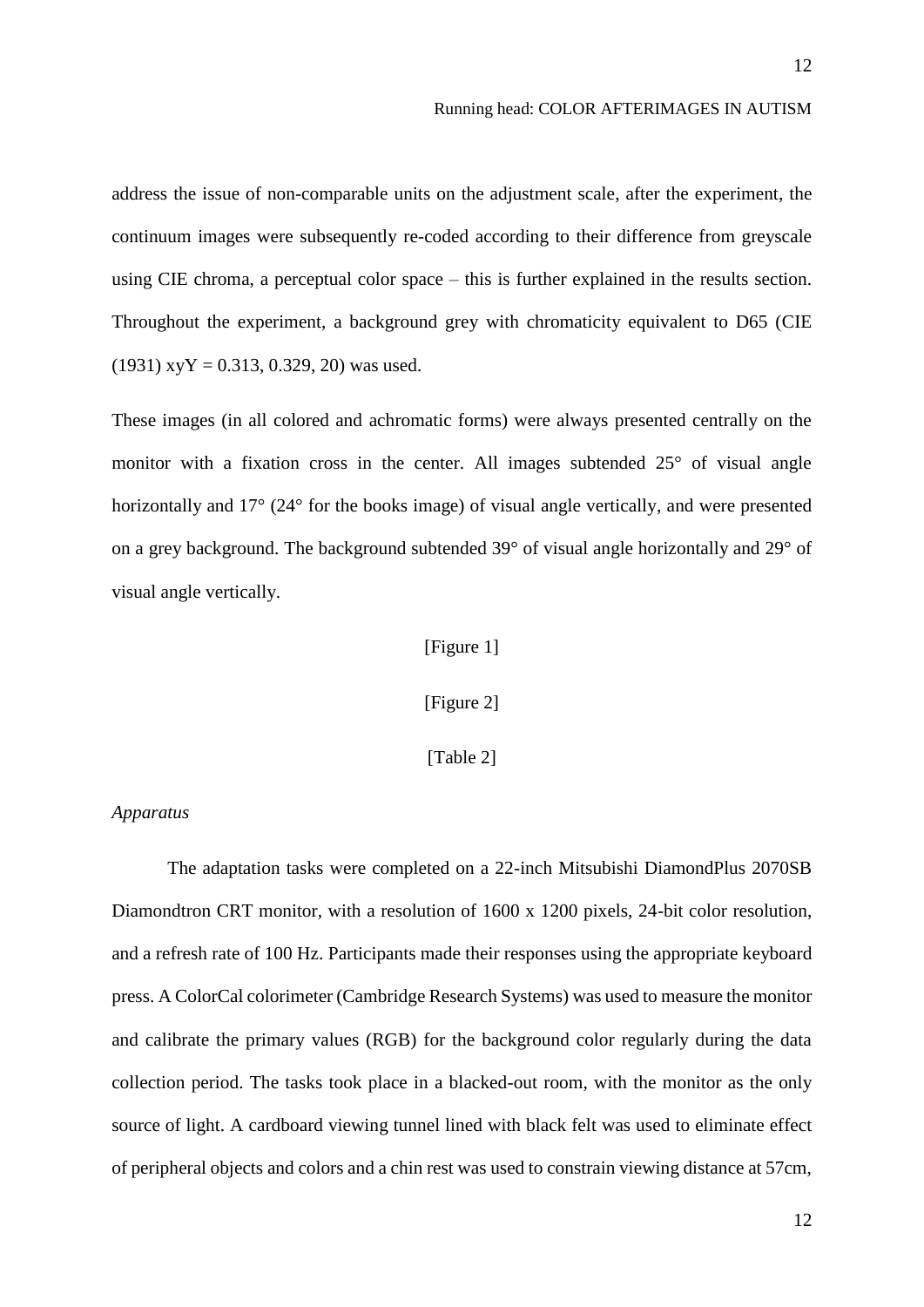ensuring consistency of the perceived size of the images and overlap of the after-images with adjustment image.

# *Design*

The experiment involved two versions of an adaptation task, both identical in procedure, length and task, but with different images in each. Version A included the books and castle images and version B the huts and beach images. Each version had two images – one color diagnostic (castle/beach) and one color non-diagnostic (books/huts). In each version one image would be presented upright (hereafter referred to as "up"), and the other upside-down (hereafter "down"). This diagnosticity-orientation pairing was reversed in the second version (e.g. version  $A$  – castle up, books down; version  $B$  – huts down, beach up). Thus, each participant would adapt to color-diagnostic scenes in both orientations and color non-diagnostic scenes in both orientations. The order in which the participant completed the versions (A/B) was also counterbalanced across participants.

For the purpose of analysis the trials were classified according to the class of the image (i.e. books and huts are "non-diagnostic" and castle and beach are "diagnostic") and orientation (upright or upside down), such that, across both versions of the adaptation nulling experiment, each participant provided settings for four conditions – diagnostic upright, diagnostic upsidedown, non-diagnostic upright and non-diagnostic upside down. The specific image used in each condition varied between participants (e.g. for some the diagnostic upright image was the castle but for others it was the beach) but was counterbalanced across groups.

# *Procedure*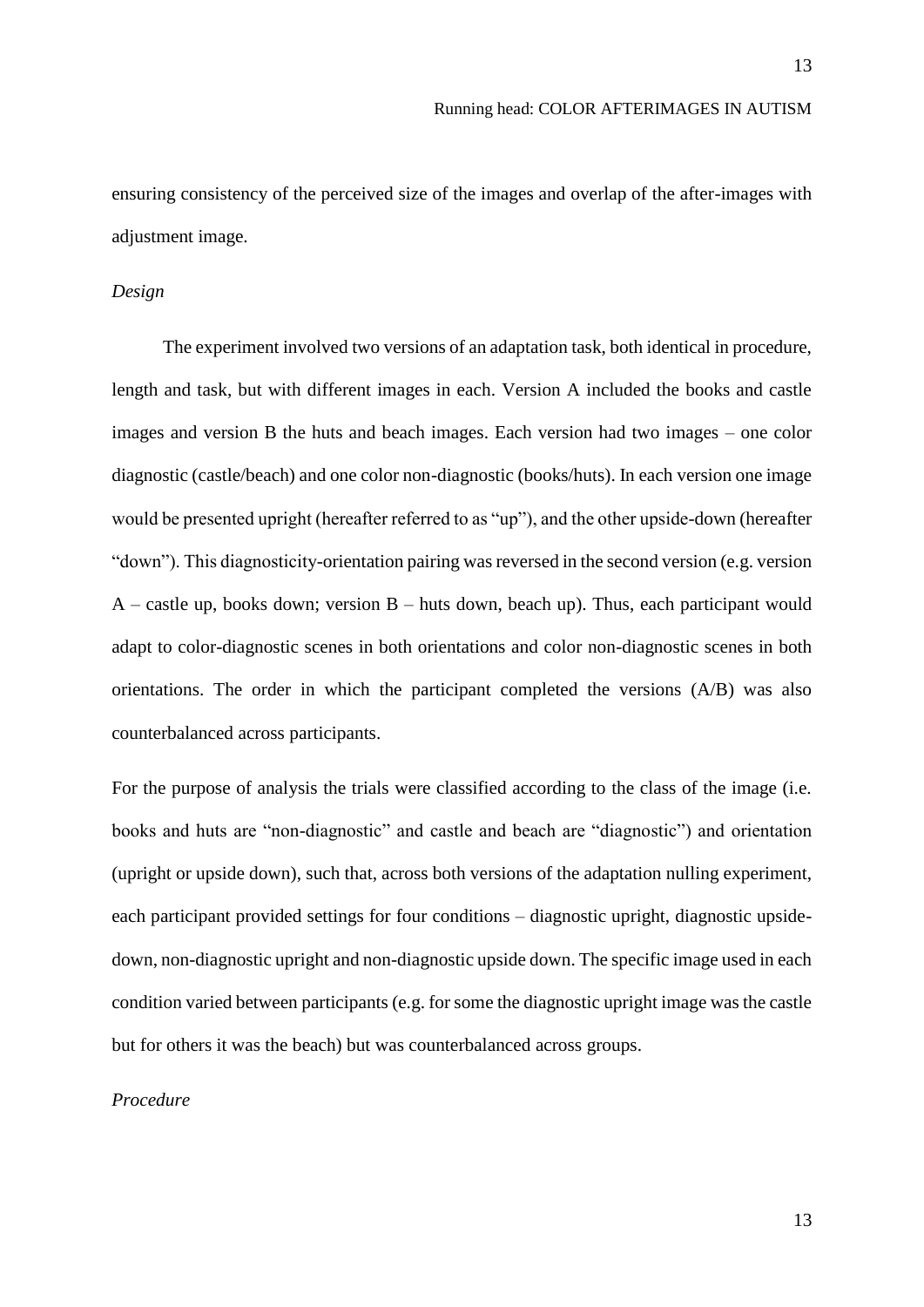Participants were seen individually at the university either for a single session lasting approximately two hours or for two shorter sessions. Within the session, the participant completed one experimental task followed by the two questionnaires tapping autism symptomatology (the AQ and SRS-2) and the WASI-II, followed by the second experimental task.

Prior to beginning the task proper, participants were briefed with instruction sheets explaining the trial procedure and the participant's task. These instructions encouraged the participants to try to 'make their adjustments as quickly and accurately' as they could and emphasized the importance of maintaining a steady gaze, fixed on the central cross.

To begin, participants completed eight 'norming' trials, in which there was no adaptation phase, only adjustment to greyscale (trials started at a random point on the positive-negative color continuum). Four norming trials for each stimulus image were completed, with the image only displayed in the orientation it would be presented in for the adaptation trials. Norming was carried out for each image that would be subsequently presented in the adaptation trials. This was ostensibly for practice, allowing participants to become accustomed to the adjustment procedure and range of stimuli, but also allowed recording of the pre-adaptation settings for each image and observer (following Lupyan, 2015).

Next, participants were presented with version A or B of the experimental task. Each experimental trial required participants to stare at a fixation cross in the center of an adapting (color) image for 20 seconds, which was immediately replaced by a greyscale version of the same image in the same orientation. A nulling procedure was used to measure the strength of the afterimage in terms of the shift in perception of this greyscale image towards the positive (natural) colors of the photograph. The participant was instructed to adjust the image until it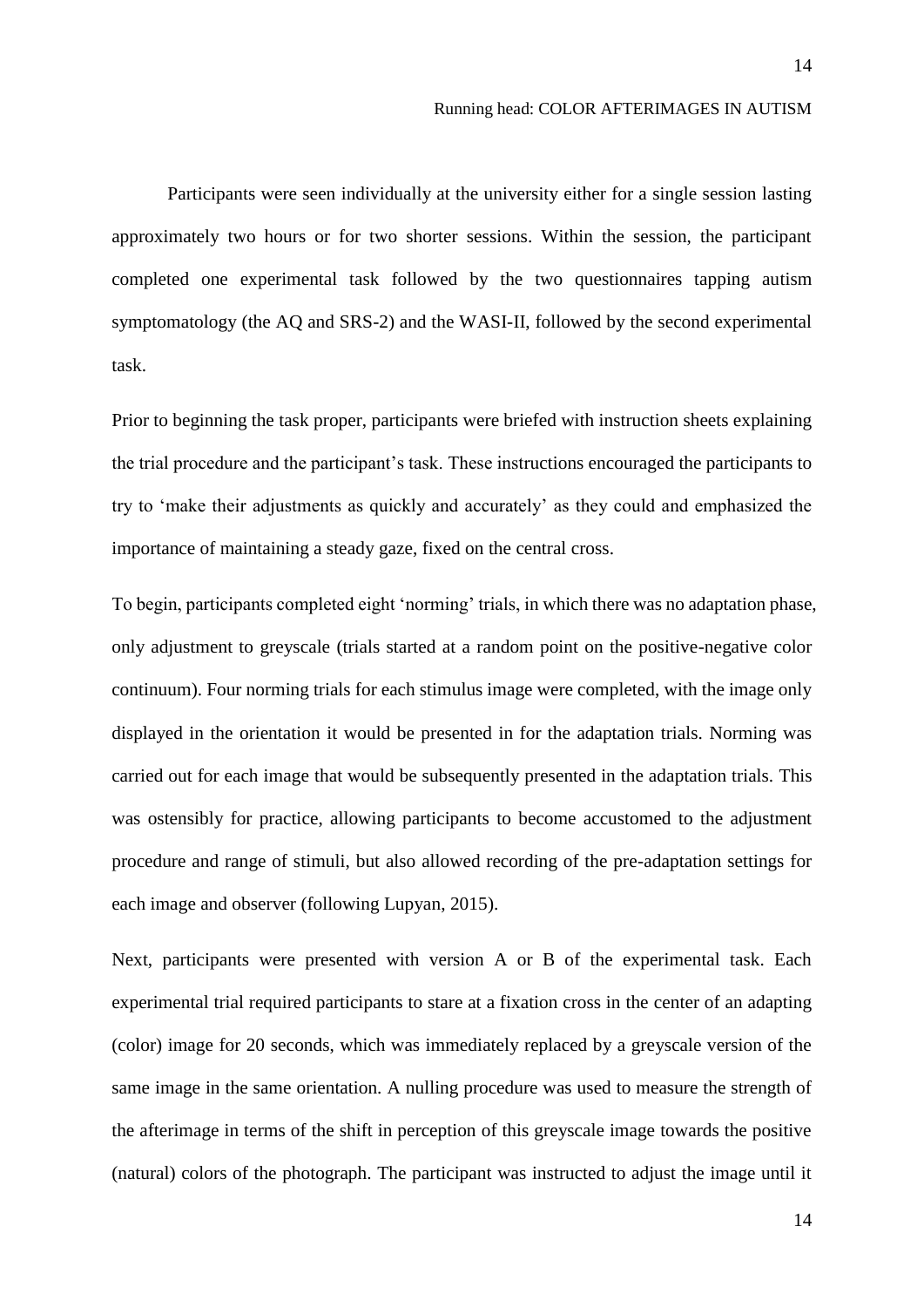appeared subjectively greyscale. This was done using the up and down arrow keys on the keyboard, which were assigned at random on each trial to either adjust the image towards the positive-color image or the negative-color image along the adjustment continuum. When the participant felt the image was greyscale they pressed the space bar. Participants were given 30s between each trial to allow for the dissipation of the color aftereffects.

Each version consisted of eight adaptation trials (four for each of two images, of which one image would be upright and one upside down) presented in a pseudo-random order, with the constraint that trials presenting the same image could only appear a maximum of two times in succession. After having completed one version of the task (version A or version B), participants filled in the AQ and SRS-2 self-report questionnaires, then completed the second version. The order of versions was counter-balanced across participants.

# *Results*

Settings were coded initially by an index number that referred to the selected image from the adjustment continuum. However, in order to compare across images it was important to approximate the perceptual equivalence of these indices. The CIE  $L^*u^*v^*$  color space is a perceptually-uniform description of the colors visible to adult human observers. It includes parameters that approximate to saturation or chromatic intensity called "chroma", as well as hue and lightness. Stronger afterimages require more intense chromatic input to null them. The chroma of each image selected in the experiment to null the aftereffect was subtracted from the chroma of the presented greyscale image that was in the center of the adjustment continuum. This was calculated first for each pixel and then this difference was averaged across the whole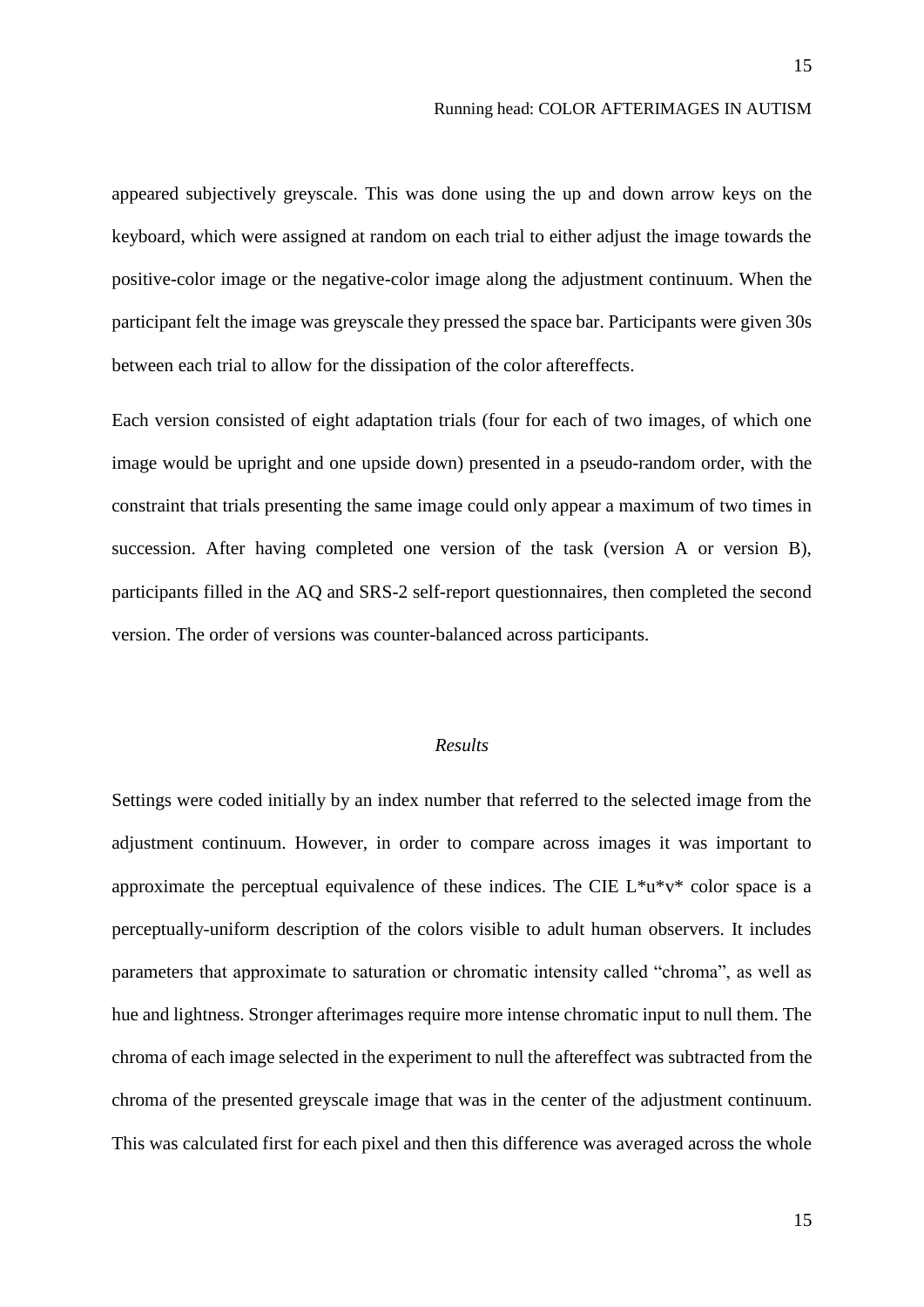image to provide the mean chroma difference from grey for each image. Trials where the selected image was in the opposite direction to that expected given the adaptation image (i.e. towards the positive image) were given a negative chroma score. This allowed us to compare different images using a perceptually meaningful measure. Higher chroma difference scores indicate that more intensely-colored images were selected to null the afterimage, indicating that the afterimage was stronger in that trial or condition.

The pre-adaptation settings were first analyzed for group differences (to make sure both groups could set to greyscale) and to confirm that pre-adaptation subjective greyscale points had mean CIE chroma no different from zero. A 2 (image type: diagnostic/non-diagnostic) x 2 (orientation: upright/upside-down) x 2 (group: autism/typical) mixed ANOVA was run on the pre-adaptation chroma settings. There was a marginal, but non-significant main effect of image type  $(F(1,20) = 4.13, p = .056, r = .41)$ , and a marginal, but non-significant interaction of orientation with image type  $(F(1,20) = 4.35, p = .050, r = .42)$ . One-sample *t*-tests indicated that the mean chroma of images selected as appearing subjectively greyscale in the preadaptation settings did not deviate significantly from zero in any of the four conditions (natural up, man-made up, natural down, man-made down) (largest  $t = 1.75$ , smallest  $p = .095$ ). There were no other significant main effects or interactions. There was no effect of autism on the achromatic settings  $(F(1,20) = 1.40, p = .250, r = .26)$ . Therefore both groups were equally able to set the images to greyscale, and there was no difference in the settings across image type and orientation.

Following Lupyan's finding, we predicted that afterimages would be stronger (i.e. require more nulling) for diagnostic than non-diagnostic scenes, but only in the upright condition. We also predicted that that the effect of color diagnosticity on afterimage strength would be absent or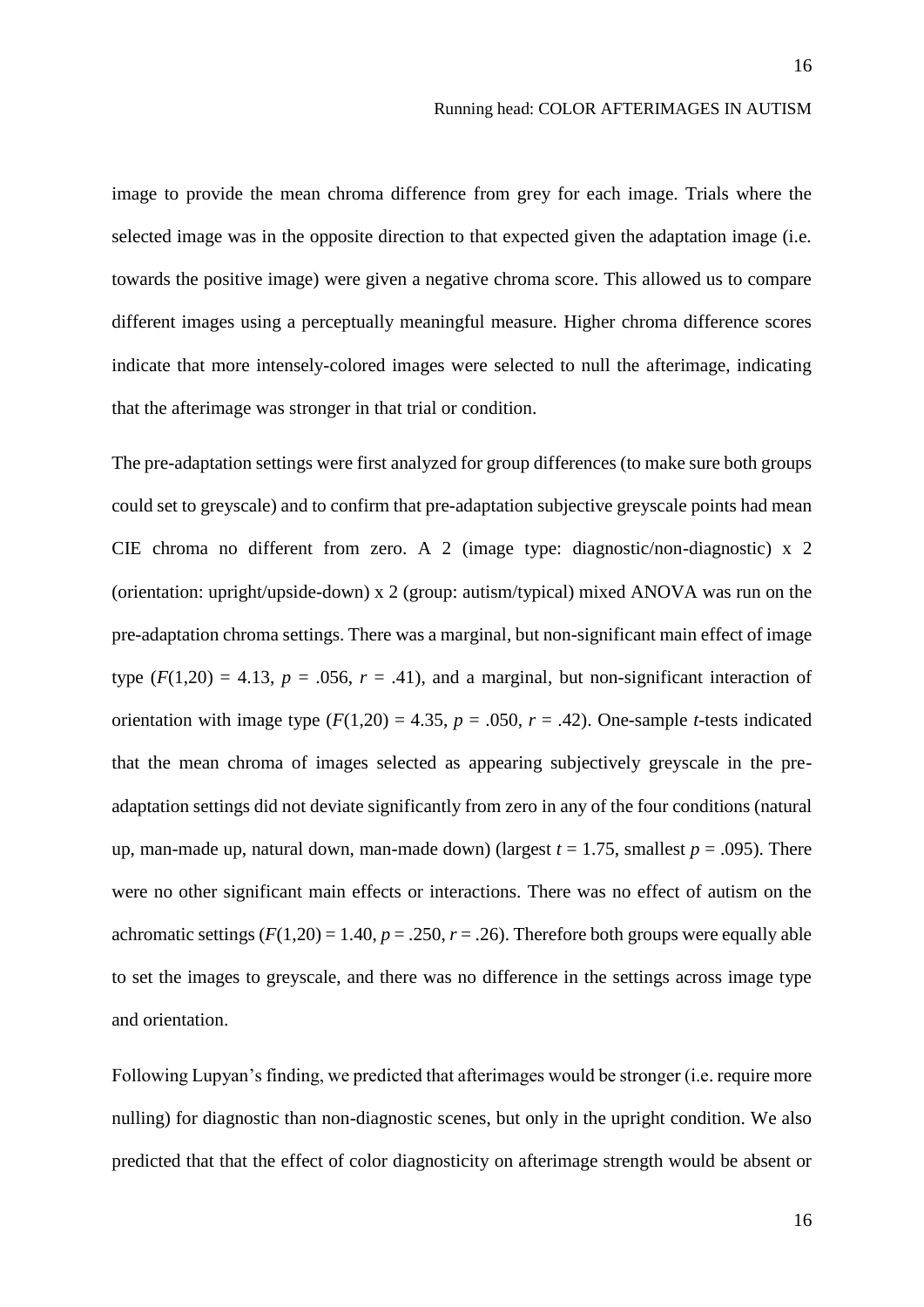attenuated in autistic adults compared to typical adults. Finally, if adaptation is generally reduced in autism, afterimages should be generally weaker across all conditions.

A preliminary analysis confirmed that the settings for each diagnosticity and orientation were consistent across the different images (largest  $t = 0.97$ , smallest  $p = .343$ ), allowing us to collapse across diagnostic (castle and beach) and non-diagnostic (books and huts). Mean chroma differences were submitted to a 2 (image type: diagnostic/non-diagnostic) x 2 (orientation: upright/upside-down) x 2 (group: autism/typical) mixed ANOVA. The only significant effect was a main effect of image type  $(F(1,20) = 29.25, p < .001, r = .77)$ . A followup t-test on diagnostic and non-diagnostic images (collapsed across orientation and group) found that nulling settings were significantly more chromatic for diagnostic  $(M = 12.18, SEM)$  $= 1.67$ ) than non-diagnostic images (M = 7.09, SEM = 1.26; *t*(21) = 5.53, *p* < .001, *r* = .77). Unexpectedly, there was neither a main effect of orientation  $(F(1,20) = 1.95, p = .178, r = .30)$ nor a main effect of group  $(F(1,20) = 0.08, p = .781, r = .06)$ . There were also no significant interactions of orientation with image type  $(F(1,20) = 1.53, p = .231, r = .27)$ , orientation with group ( $F(1,20) = 0.50$ ,  $p = .489$ ,  $r = .16$ ), image type with group ( $F(1,20) = 0.06$ ,  $p = .811$ ,  $r = .811$  $= .05$ ), and no three-way interaction ( $F(1,20) = 0.02$ ,  $p = .905$ ,  $r = .03$ )<sup>3</sup>.

Bayesian statistics allow inferences to be made about the null, in addition to the alternative, hypothesis. A Bayesian approach was used to assess the strength of the evidence (i.e. the probability of the null hypothesis being true, given the data,  $p(H<sub>0</sub>|D)$ ; or the probability of the alternative hypothesis being true, given the data,  $p(H_0|D)$ ) for the crucial three main effects (orientation, image type and group) and the image type x orientation interaction. This was

**.** 

<sup>&</sup>lt;sup>3</sup> We also performed an additional analysis with task order entered as a factor. We found no main effect of task order or interaction with other factors (all ps > .320).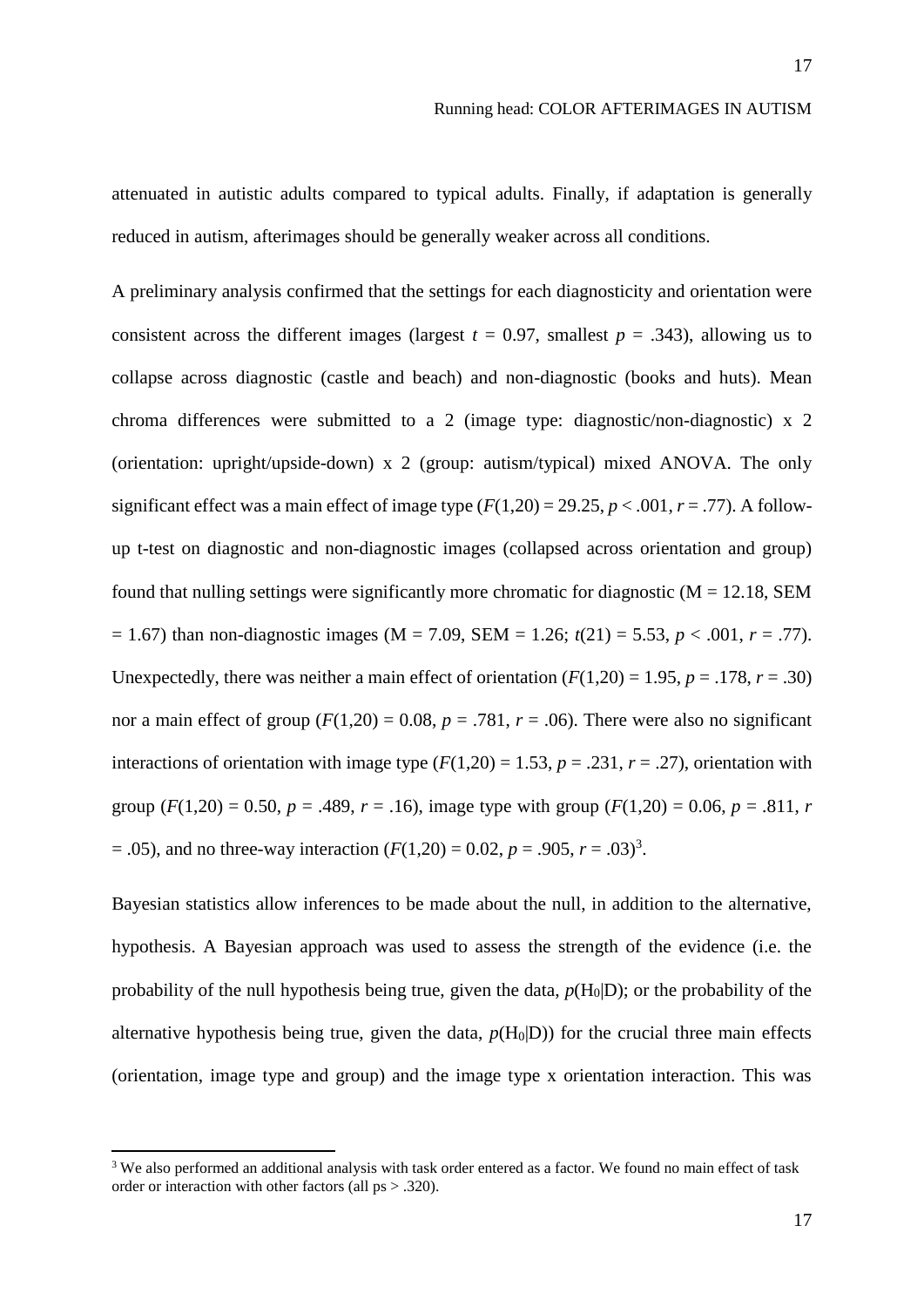based on calculating the Bayesian information criterion (BIC) following the methods and materials provided by Masson (2011). The effect of image type returned a very high BIC value  $(\Delta BIC = -16.74)$  indicating very strong support for the alternative hypothesis ( $p(H_1|D) > .999$ ). Support for the null over the alternative hypothesis was observed for the main effect of orientation ( $\triangle BIC = 1.05$ ,  $p(H_0|D) = .628$ ) and for the interaction between orientation and image type  $(\Delta BIC = 2.09, p(H_0|D) = .676)$ . Probabilities below .75 indicate 'weak' support for the null hypothesis in these cases (Raftery, 1999), whereas the main effect of group offers stronger support, with a Bayes factor above 3 (Dienes, 2011) and 'positive' support for the null (Raftery, 1999) ( $\triangle BIC = 3.00$ ,  $p(H_0|D) = .818$ ).

One important factor which affects the magnitude of aftereffects is time since the offset of the adapting stimulus. Afterimages fade with time, so the magnitude recorded in this study is directly related to the time spent adjusting each image. Accordingly, participant mean reaction times (RTs) showed a strong negative correlation with mean afterimage magnitude  $(r(20) = -.53, p = .01)$ , indicating that those who took longer to make their adjustments tended to report weaker afterimages. Participants' RTs were submitted to a 2 (image type: diagnostic/non-diagnostic) x 2 (orientation: upright/upside-down) x 2 (group: autism/typical) mixed ANOVA (as was carried out for the aftereffect magnitude data). This analysis revealed no significant main effects or interactions (largest  $F = 2.88$ , smallest  $p = .105$  – image type), indicating that RTs were consistent across conditions and groups (overall mean  $RT = 6.34$ ) seconds).

# [Figure 3]

*Discussion*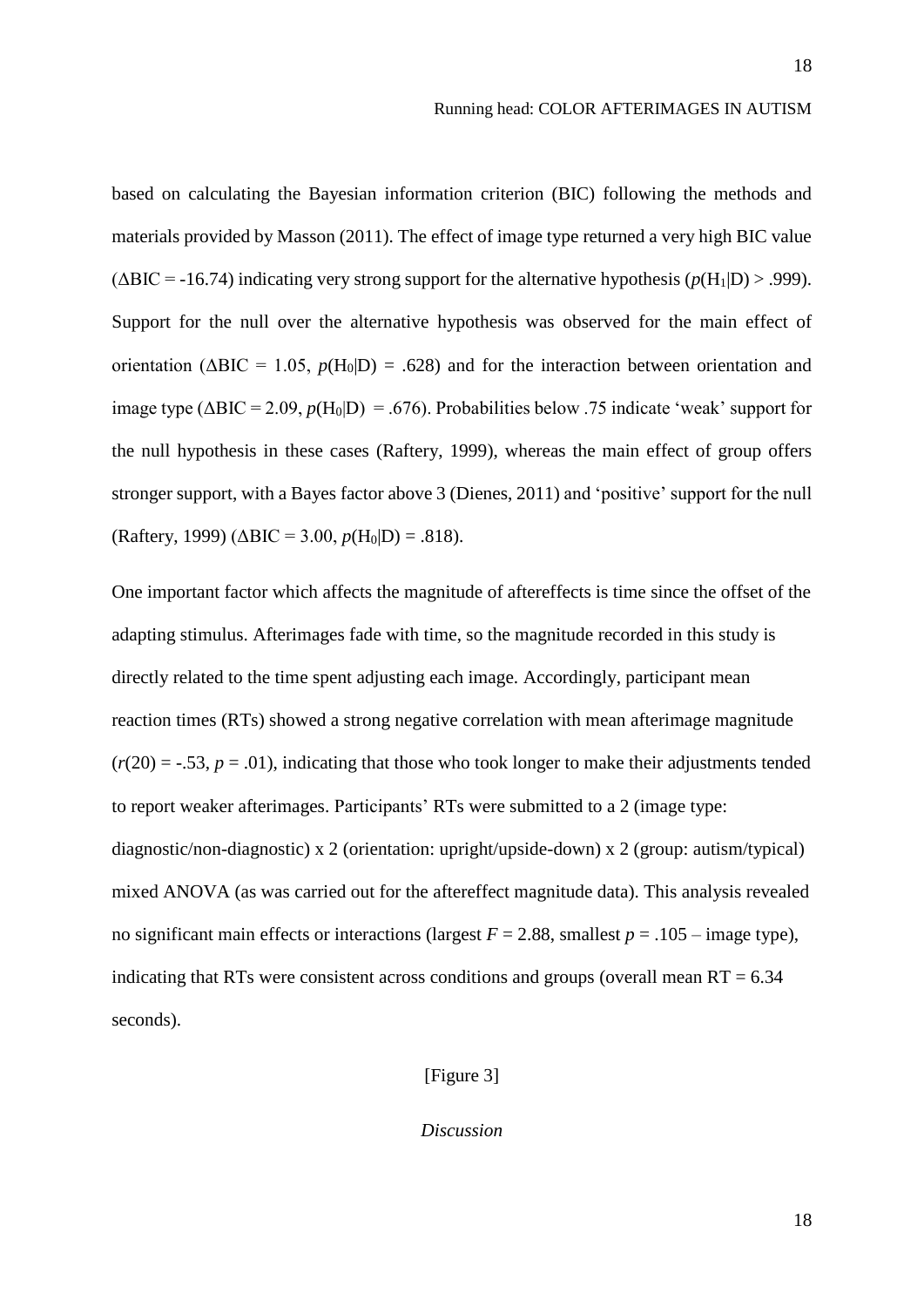# *Intact adaptation to color in autistic adults*

The primary aim of the present study was to investigate whether color adaptation is reduced in autistic adults. Evidence for attenuated adaptation to faces (Ewing, Leach, et al., 2013; Ewing, Pellicano, et al., 2013; Fiorentini et al., 2012; Pellicano, et al., 2013; Rhodes, et al., 2014) and number (Turi et al., 2015) in autistic children may reflect a generalized reduction in adaptation in autism, as the hypo-priors account of autism (Pellicano, 2013; Pellicano & Burr, 2012) would predict. Contrary to predictions, there were no significant group differences observed in the strength of color afterimages following adaptation to whole-scene images in our sample of autistic adults, relative to a group of typical adults.

There are a number of implications of this finding, relating to the understanding of perceptual atypicalities in autism, and the interpretation of this study's results. First, the results of the Bayesian analysis shows that the present study provides positive support for the null hypothesis (Dienes, 2011; Raftery, 1999) in relation to the effect of autism on basic adaptation magnitude. Similarly, the effect size associated with the group factor is very small, indicating a high degree of overlap in the distributions of adaptation strength across the autistic and typical groups. Therefore, we are confident that these findings are reliable.

Second, the basic phenomenon of color afterimages is attributable to adaptation very early on in the visual stream, at the level of photoreceptors and ganglion cells in the retina (Zaidi et al., 2012), whereas the effects of luminance contours which help to make the Spanish Castle effect so vivid reflect the contribution of areas of visual cortex modifying the afterimage signal received from the retina to create the perception of filling-in (Anstis et al., 2012; van Lier et al., 2009; Vergeer, Anstis, & van Lier, 2015). In contrast, previous demonstrations of attenuated adaptation in autism have been for faces and number, which are processed at a higher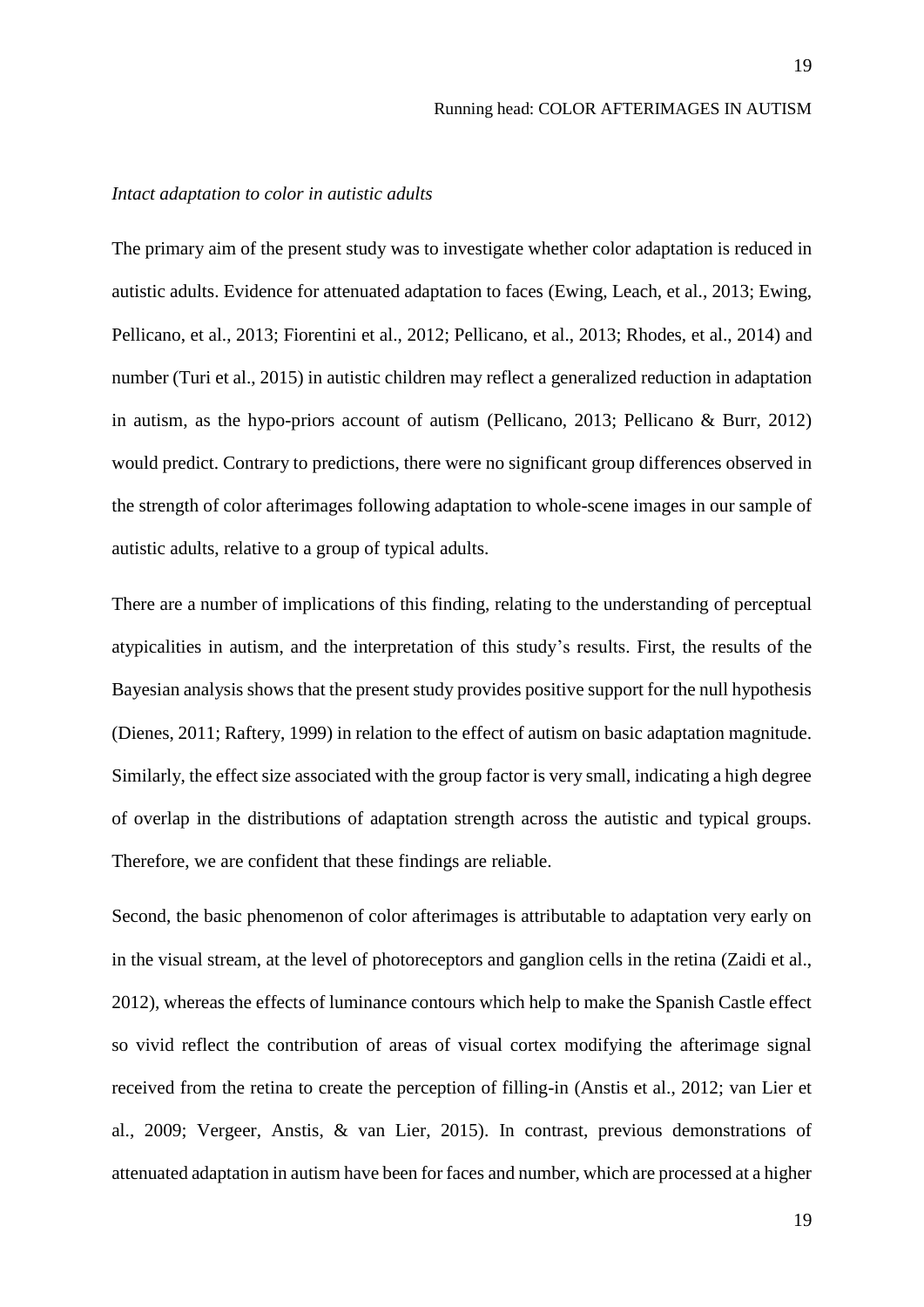level, in regions of the temporal (i.e., fusiform face area - Kanwisher et al., 1997) and parietal cortex (see Piazza & Izard, 2009, for a review), respectively. In the current study, no general reduction in afterimage strength was observed in the autistic relative to the typical group. This may suggest that only higher-level adaptation is attenuated in autism, where priors and topdown influence may have more impact on perception, whilst low-level visual adaptation mechanisms in autistic adults are intact.

Third, the present study has tested autistic adults, while the majority of previous work demonstrating attenuated adaptation has been in children. For example, whilst children on the autism spectrum may have atypical adaptation aftereffects for facial identity and expression (Ewing, Pellicano, et al., 2013; Rhodes, et al., 2014), afterimages in autistic adults are no different in strength to those of typical adults (Cook, Brewer, Shah, & Bird, 2014; Walsh, Vida, Morrisey, & Rutherford, 2015). These latter results are, however, at odds with the finding that the parents of autistic children also exhibit reduced face aftereffects (Fiorentini et al., 2012), suggesting that attenuated adaptation of certain stimuli may also be reduced in geneticallyrelated family members, and is manifest even in typical adults. It is important to note that while Fiorentini et al. found that the effect generalizes to adults who are relatives of autistic children, the effect is small. The evidence for reduced adaptation to numerosity (Turi, et al., 2015) is also restricted to autistic children, with no similar study published on autistic adults.

There are relatively few studies which have examined adaptation in autistic adults. It remains possible that color adaptation is atypical in autistic children, even if not attenuated in adulthood. Children have a more limited experience of the world than adults and may not yet have developed compensatory strategies for any perceptual atypicality they experience. Indeed, some studies of typically developing children have found differences between children and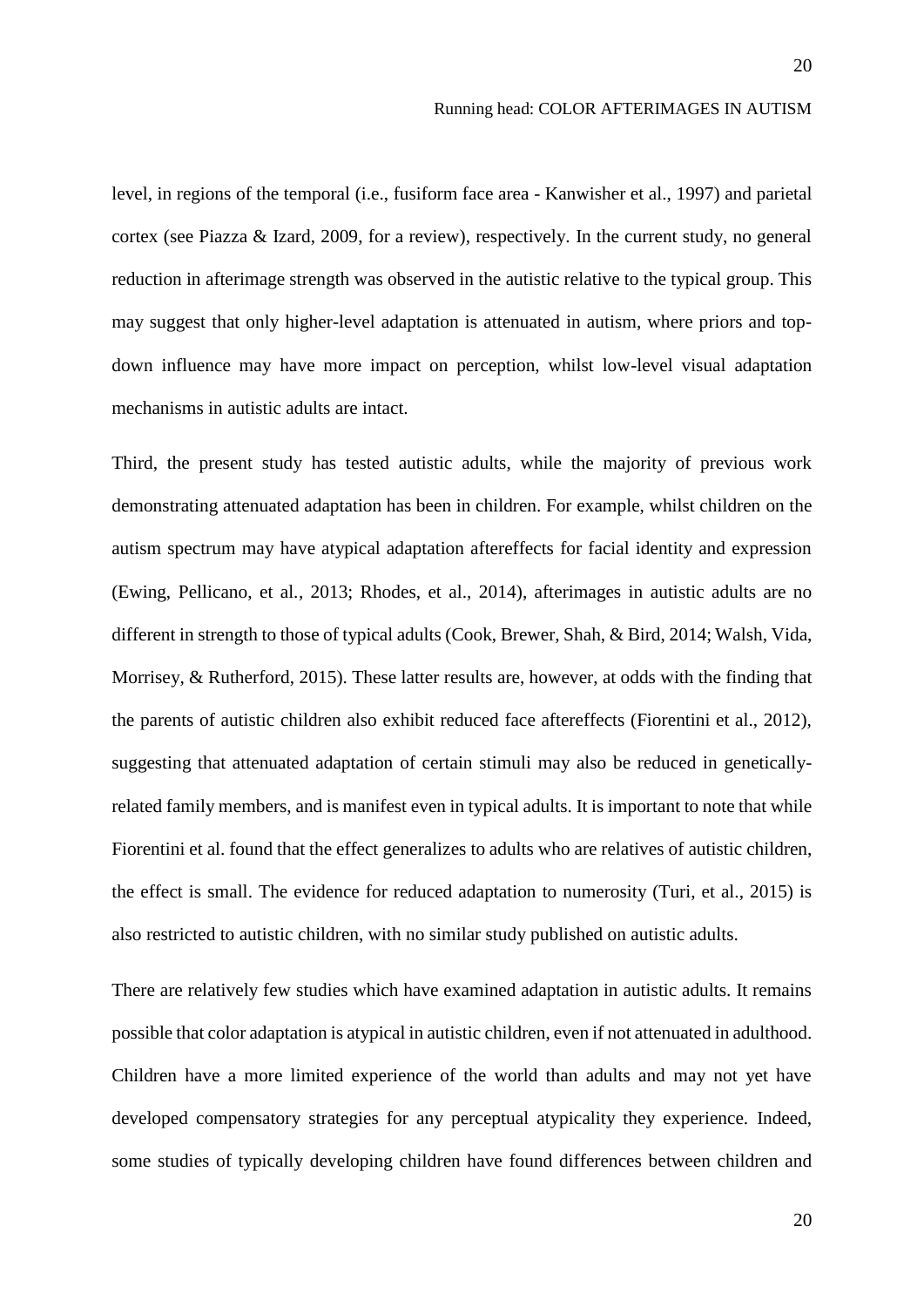adults in afterimages of facial identity and attractiveness, under some conditions (e.g., Hills, Holland, & Lewis, 2010; Jeffery et al., 2010; Jeffery et al., 2011). These studies suggest that children have more flexible norm-based coding of faces, due to their more limited experience of the world (see Jeffery & Rhodes, 2011 for a review). Other studies have found afterimage magnitude is comparable between adults and children for face aftereffects (Anzures, Mondloch, & Lackner, 2009; Nishimura, Maurer, Jeffery, Pellicano, & Rhodes, 2008; Pimperton, Pellicano, Jeffery, & Rhodes, 2009; Nishimura, Robertson, & Maurer, 2011). The effect of age on color afterimages has not been widely researched. There is a suggestion that afterimages persist for longer in older people in the typical population (Kline & Nestor, 1977) but whether the intensity of color afterimages changes with age is unknown. Further studies investigating adaptation in both the typical and autistic populations at different stages in development for a range of perceptual domains are needed to fully examine the question of whether age affects the intensity of adaptation afterimages.

Since we found no difference in adaptation, we fail to support the suggestion of suppressed retinal activity in the retina of autistic individuals, at least in adults (Ritvo, et al., 1988). Likewise, there is no evidence that the purported differences in chromatic discrimination in autistic individuals (Cranwell, et al., 2015; Franklin, et al., 2008; Fujita, et al., 2011; Heaton, et al., 2008) has any effects on the responses made on this task. While it is the case that poorer discrimination may lead to more variability in achromatic settings, it is unlikely that this would represent a systematic shift of responses. Furthermore, differences in chromatic discrimination do not necessarily imply differences in adaptation. Finally, in adults, differences in chromatic discrimination may be associated with non-verbal ability (at least when measured using the Farnsworth-Munsell 100-Hue Test (FM100) (Cranwell, et al., 2015)), whereas our groups are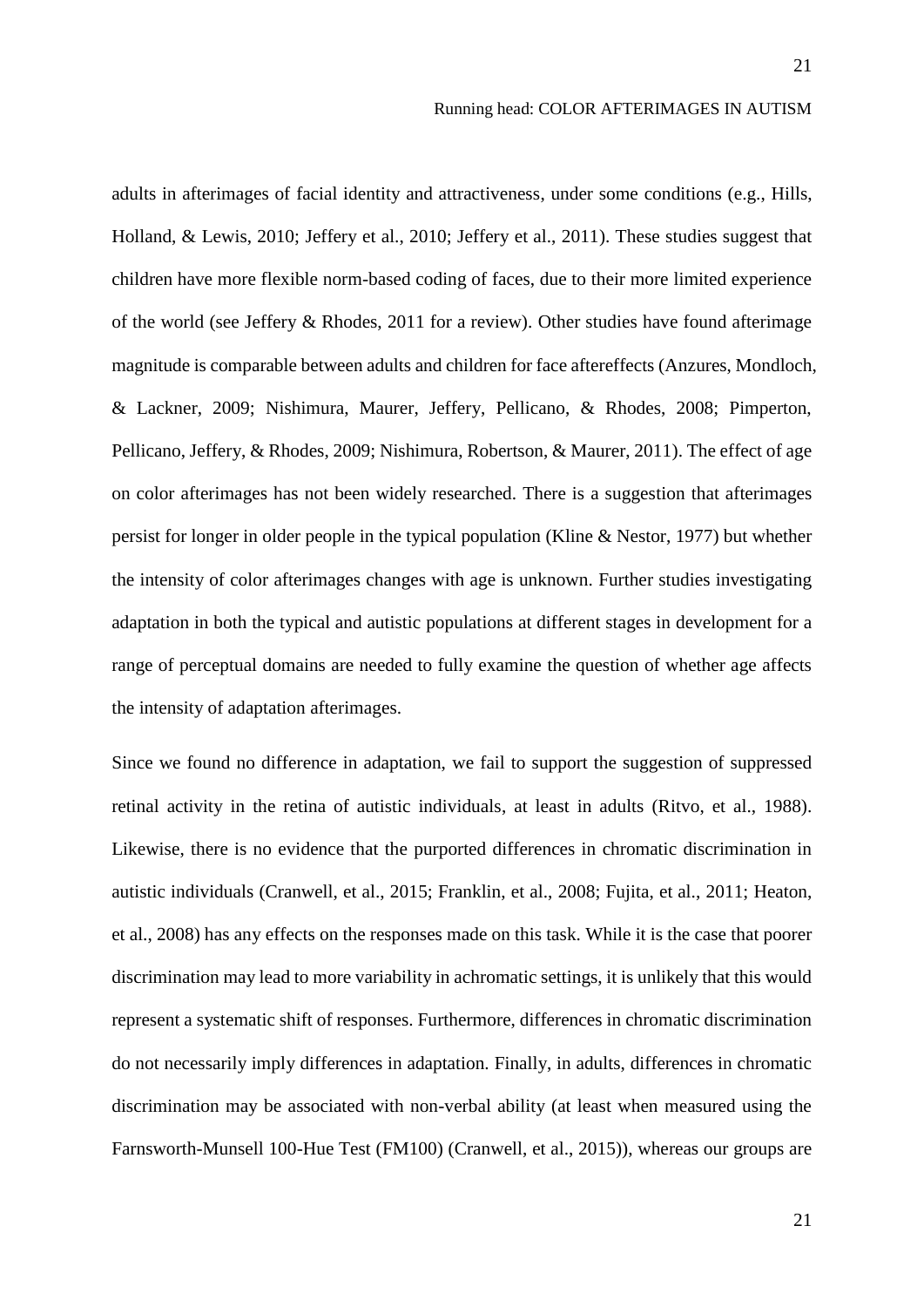matched for Perceptual Reasoning Index (PRI), the non-verbal sub-scale of the WASI-II (see Table 1). The present study, it should be noted, cannot contribute to the question of chromatic discrimination in autism since the measure used is likely to be relatively insensitive and there are competing task demands related to nulling the adaptation afterimage.

The data from the present study show typical color adaptation in a group of autistic adults, contrasting to evidence for attenuated adaptation in other domains associated with autism in children. This may be due to the lower-level sensory nature of color adaptation compared to those domains in which adaptation has been shown to be attenuated in autism, or due to developmental changes in adaptation between childhood and adulthood. Further research should seek to clarify the role of top-down knowledge on color adaptation in both children and adults with and without autism. Another potentially fruitful approach may be to measure multiple forms of adaptation (e.g. color, motion, faces etc.), with the same task and procedure for each stimulus domain, within individuals in order to compare adaptation across domains and levels of representation.

# *Top-down effects on afterimages*

Our secondary hypothesis related to a possible effect of scene content on color adaptation. Lupyan (2015) proposed that there are top-down effects of knowledge of a scene on the strength of adaptation and that natural scenes therefore have stronger afterimages than man-made scenes, which are not color diagnostic. While we observed that natural scenes elicited stronger afterimages than man-made scenes, and this effect was similarly strong across groups, we nevertheless failed to replicate Lupyan's finding of an interaction of this effect with the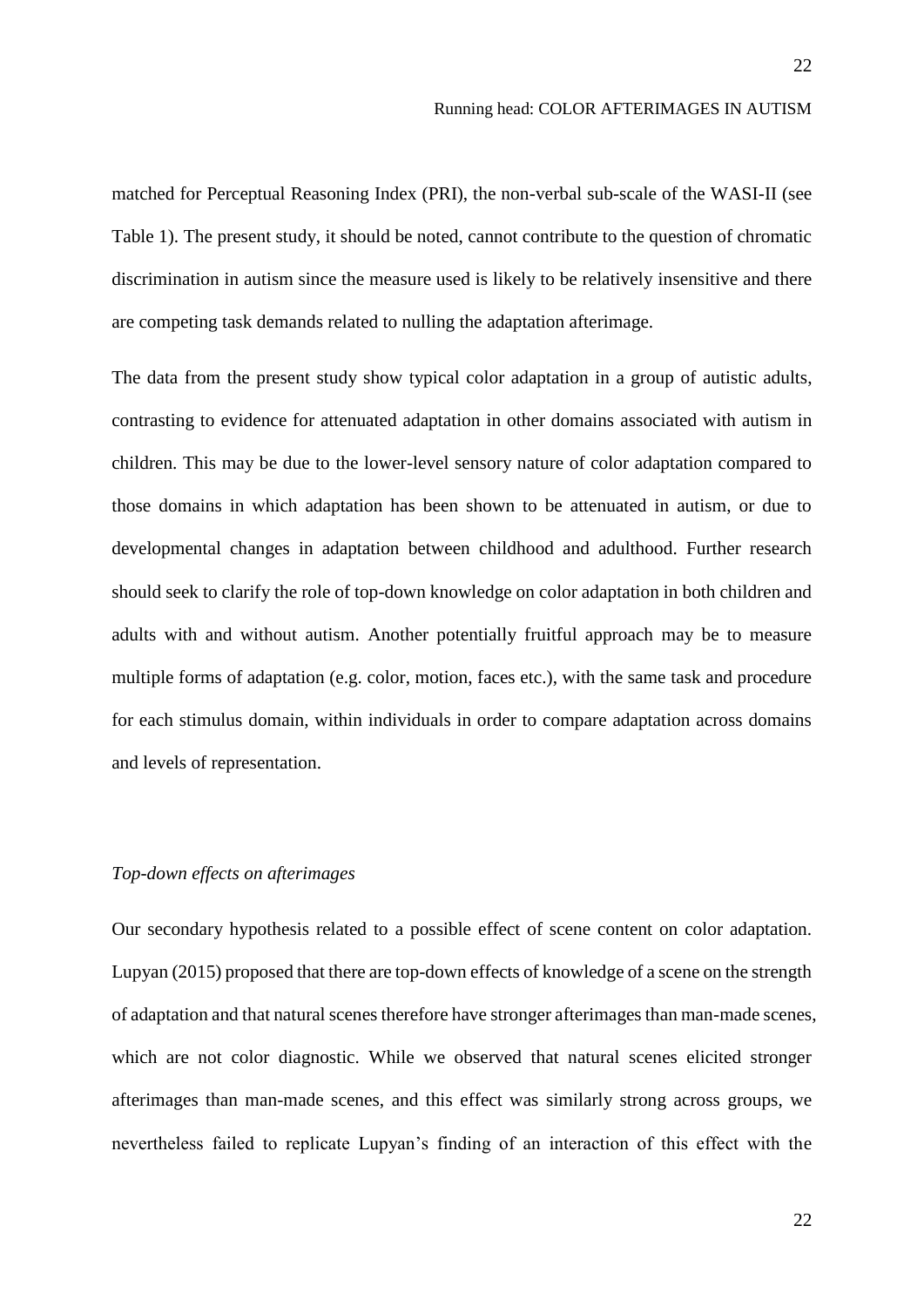orientation of the image. This interaction between orientation and image content is crucial to claims of top-down knowledge affecting afterimage magnitude, since effects of image content alone may be attributed to low-level properties of the different adapting images (greater luminance or chromatic intensity). Afterimages in our study were of equivalent strength regardless of whether the adapting image was upright or upside down. This lack of an interaction suggests that the difference in adaptation for type of scene may well be due to lowlevel differences in the images (e.g., chroma) rather than top-down effects of color diagnostic scene content. The lack of a verified top-down effect on color adaptation in our study means that, unfortunately, we are unable to determine whether effects of knowledge on adaptation are reduced in autistic adults, since we do not find such effects in the group of typical adults.

The failure to replicate Lupyan's (2015) top-down effect may be due to a number of factors. The method and the stimuli were very similar to Lupyan's and the samples were of a similar age (early adulthood). Nevertheless there were some methodological differences between studies, which may help explain the discrepancy between the findings. First, the after-effect was measured in different units across studies. Specifically, we quantified the after-effect using the perceptually meaningful measure of chroma rather than units in computational HSL space. However, when we analyzed our results in terms of HSL steps, we still found no effect of orientation and no orientation-diagnosticity interaction.

Second, Lupyan's diagnosticity-orientation interaction was derived from comparing participants from different experiments, and therefore, *different* participants, while in our study all participants completed all conditions. Seeing both upright and inverted images within one experiment, even if the images are different, could weaken the extent to which the observer views the upright images as a meaningful scene, and/or facilitate the interpretation of upside-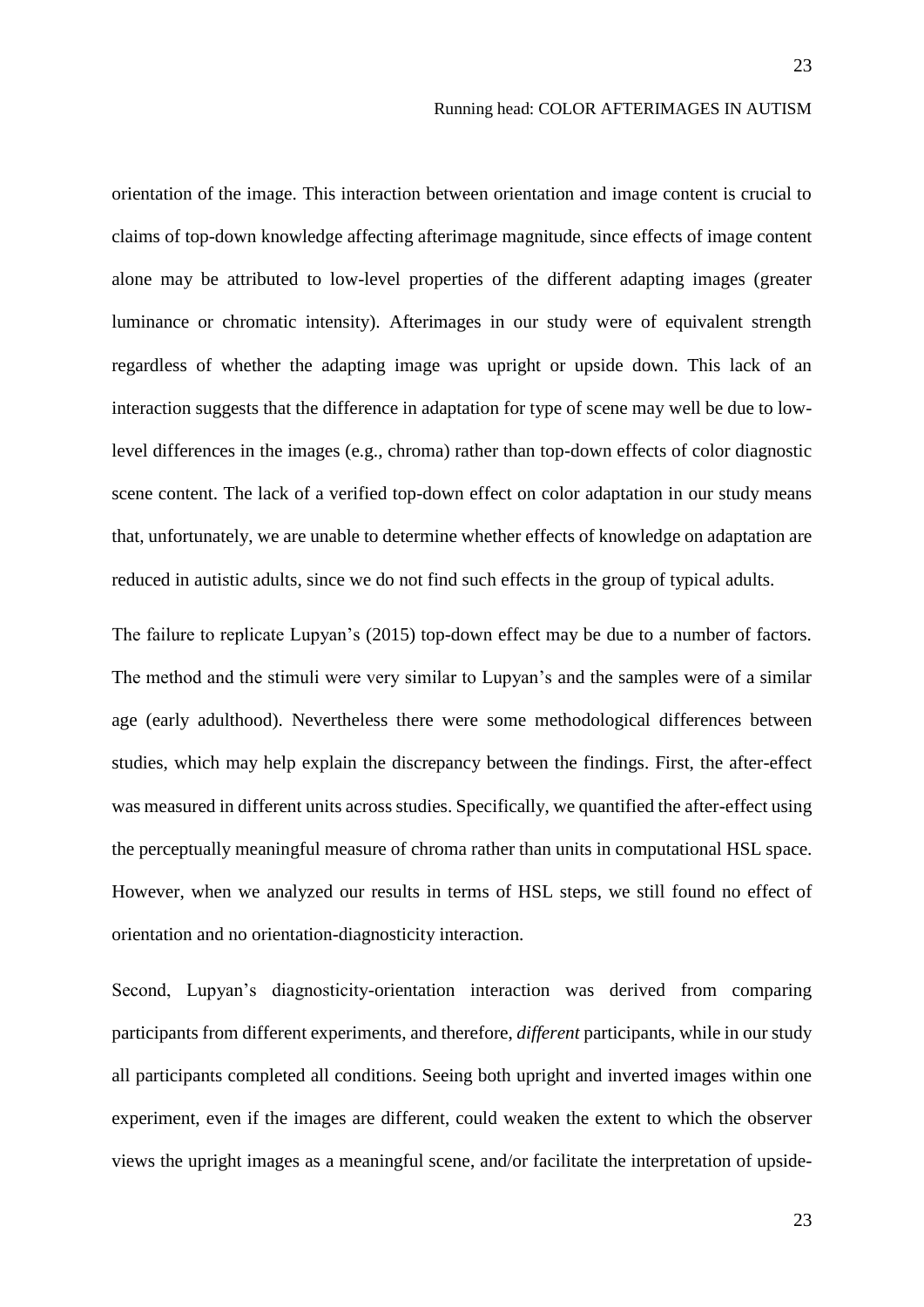down images leading to some top-down effects. Either of these possibilities would lead to a reduction in the strength of the interaction between image content and orientation. If this is true, top-down effects of knowledge may have been weaker in our study than Lupyan's because of our within-subjects rather than between-groups manipulation of orientation. Notwithstanding, we feel that the within-subjects design of our study is preferable, since it avoids the possibility of cohort effects, where one group happens to have stronger afterimages than the other, and has greater power by virtue of being based on within-participant factors.

Third, the average time taken for participants to make the nulling adjustment is another potential factor. In the present study, we found no relationship between mean response times and the mean measured afterimage magnitudes (i.e. mean response times to all conditions are similar, see results). Lupyan (2015) reported an average adjustment time of just under 10s, while our participants appear to have made their adjustments more rapidly, the average adjustment taking around 6s. With time, the strength of the afterimage fades (e.g., Kline & Nestor, 1977), it is therefore likely that Lupyan's (2015) participants were making their achromatic settings for relatively weaker afterimages, compared to the participants in the present study. It is possible that these effects are somewhat sensitive to the time-course of adaptation – perhaps being more likely to be evident when the observer is adjusting to null a less intense afterimage (later) than when the afterimage is stronger (earlier). A weaker afterimage may cause the observer to be less certain of the bottom-up sensory input, and thus more likely to rely on top-down information in making their judgment.

Further research into these factors (within-participant orientation manipulations and response time) may help to clarify whether these aspects of the task design are crucial to identifying topdown effects. However, if it is to generate further interesting and testable research questions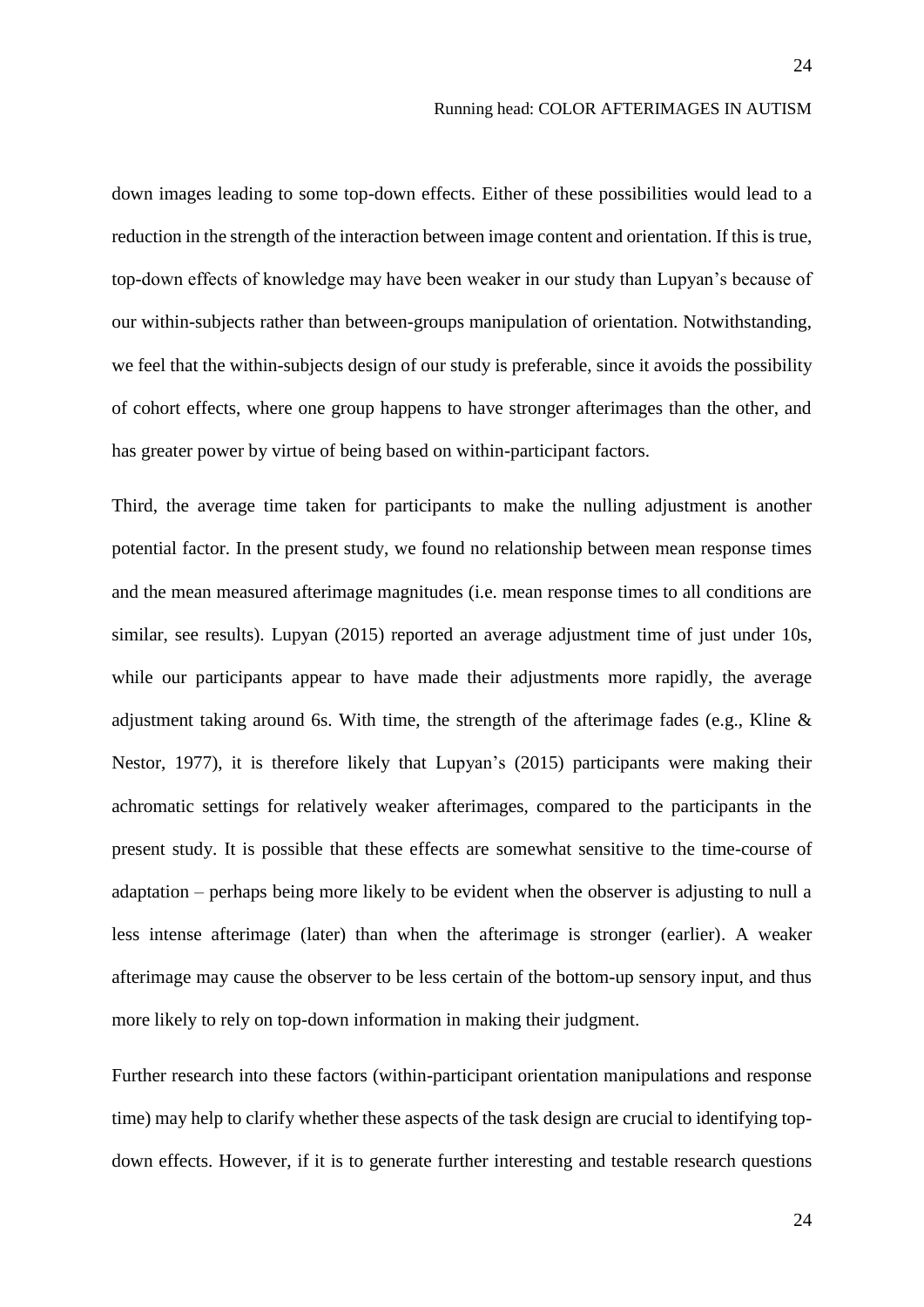about top-down effects on visual perception, the effect should be generalizable beyond the specific parameters of the original study, to other stimuli, paradigms and designs. Our study adds a somewhat cautious view of the generalizability of Lupyan's effect.

Finally, it is important to note that the Bayesian analysis confirms that the data provide only 'weak' (Dienes, 2011; Raftery, 1999) support for the null hypothesis relating to main effects of orientation and image type and the interaction between these factors. Considering Figure 3, the aggregate data do appear to tend towards the expected direction of the effect – afterimage intensity is reduced by turning the image upside down to a greater extent for the diagnostic scenes than for the non-diagnostic. However, this trend does not appear at the individual level, with only a few participants' individual data revealing this expected pattern. It appears from our study that the effect of top-down knowledge of afterimage strength, if present, is relatively subtle (see also Hansen, Olkkonen, Walter, & Gegenfurtner, 2006; Olkkonen, Hansen, & Gegenfurtner, 2008). The present task may not be the most sensitive test of these effects, and an alternative task which evokes stronger and more reliable effects should be sought to better test predictions relating to top-down influences on perception.

Other studies have shown the effect of prior knowledge or expectation on visual perception. An auditory label which is congruent with an image otherwise suppressed from visual awareness by inter-ocular rivalry can improve detection speed and sensitivity, and is specific to the object (e.g. hearing "pumpkin" speeds detection of pumpkins but not chairs) (Lupyan & Ward, 2013). Similarly, when asked to adjust a familiar and prototypically-colored object to grayscale, observers appear to overcompensate for the influence of memory colors. For example, observers' grayscale settings for a banana tend to be slightly biased in the blue direction, apparently to counteract the influence of the yellow memory color (Hansen,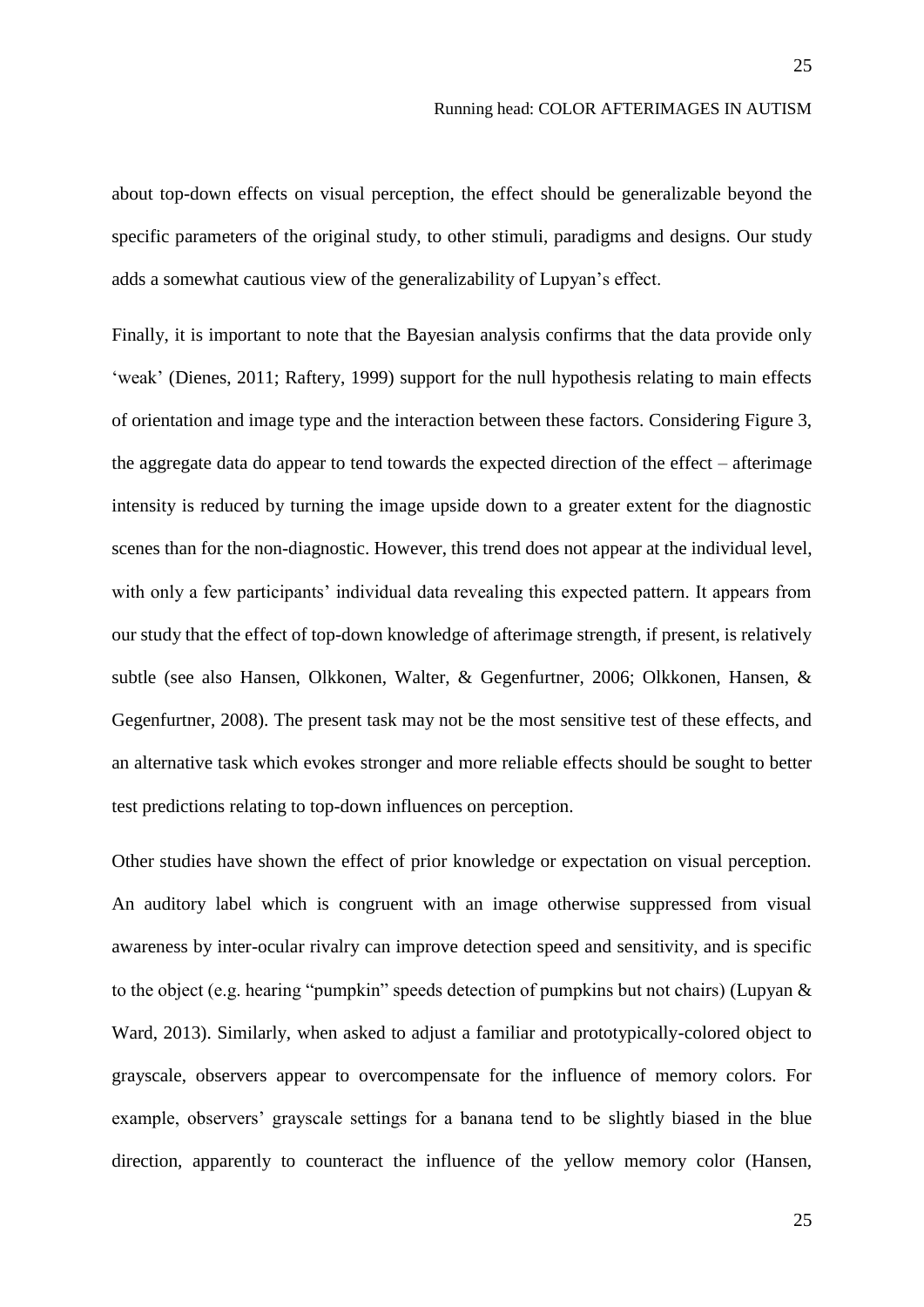Olkkonen, Walter, & Gegenfurtner, 2006; Olkkonen, Hansen, & Gegenfurtner, 2008), although some of these top-down effects are notably small. As such, the brain appears to use prior experience of familiar objects with distinct colors to predictively code their appearance (Bannert & Bartels, 2013). If such effects reflect top-down modulation of the cortical representation of those objects through the application of priors to current percepts, then we should find individual differences in the strength of these effects depending on autism symptomatology, age and experience with the objects in question. In order to fully explore this possibility, however, one must first find a perceptual task for which a reliable effect of topdown knowledge can be demonstrated in a typical group.

#### *Conclusion*

The main contribution of this paper is to show that there were no differences between autistic adults and typical adults in the overall strength of adaptation afterimage in this task. This study therefore provides evidence for typical color adaptation in autism. Unfortunately, we were unable to address fully the secondary hypothesis regarding the role of top-down knowledge on perception in autism, due to the failure to replicate the top-down effects on afterimage strength in this task reported by Lupyan (2015).

The present study is the first to demonstrate typical color adaptation in a sample of autistic adults, and is contrary to the evidence for attenuated adaptation in other domains of visual perception (Ewing, Leach, et al., 2013; Ewing, Pellicano, et al., 2013; Fiorentini et al., 2012;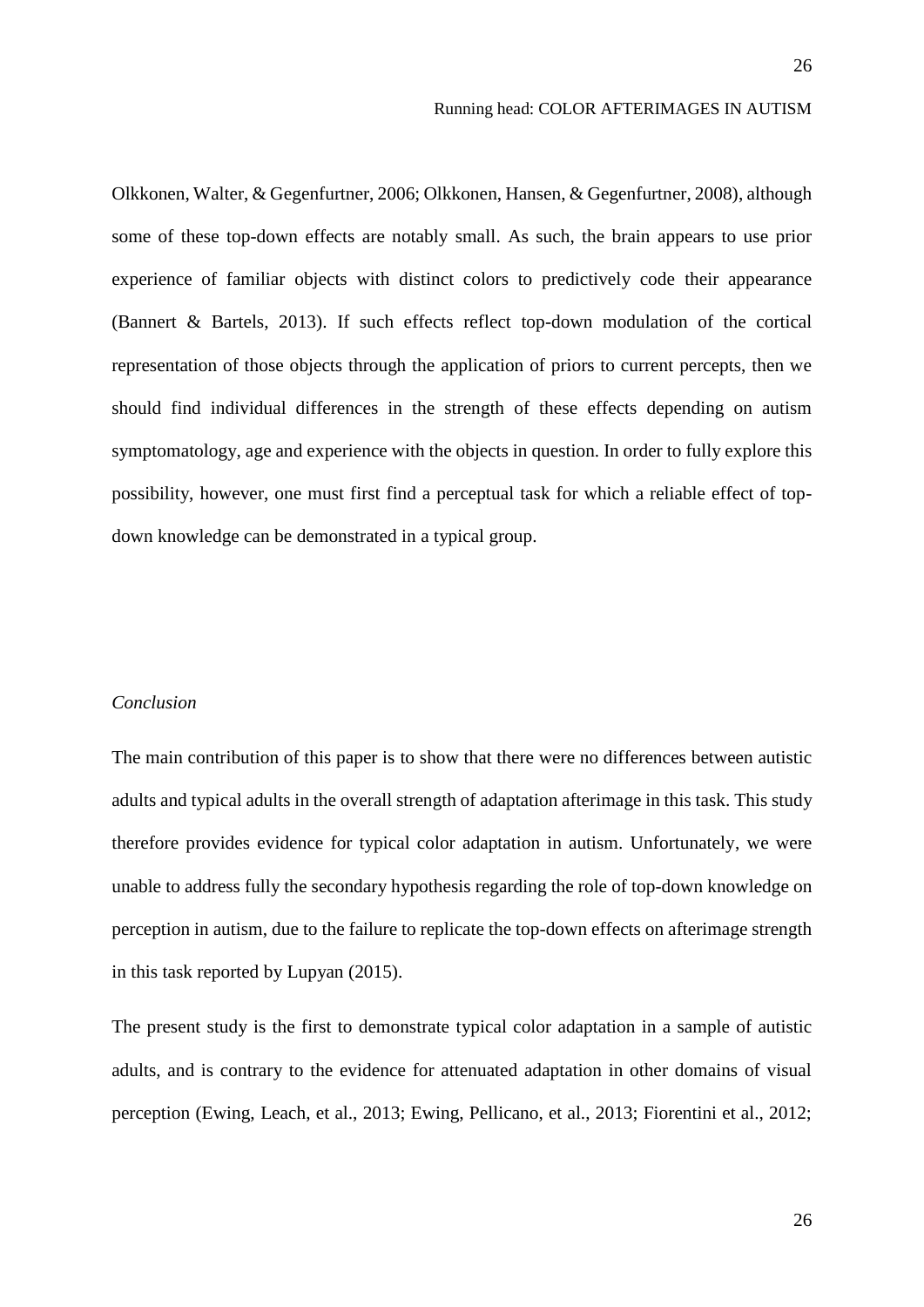Pellicano, et al., 2013; Rhodes, et al., 2014, Turi, et al., 2015). We suggest that this may be due to the early level at which color adaptation occurs and/or developmental changes in adaptation.

All procedures performed in studies involving human participants were in accordance with the ethical standards of the institutional and/or national research committee and with the 1964 Helsinki declaration and its later amendments or comparable ethical standards.

# *References*

- American Psychiatric Association. (2013). *Diagnostic and statistical manual of mental disorders* (5th ed.). Washington, DC: Author.
- Anstis, S., Vergeer, M., & van Lier, R. (2012). Looking at two paintings at once: Luminance edges can gate colors. *i-Perception, 3*(8), 515-518. doi: 10.1068/i0537sas
- Anzures, G., Mondloch, C. J., & Lackner, C. (2009). Face Adaptation and Attractiveness Aftereffects in 8-Year-Olds and Adults. *Child Development, 80*(1), 178-191. doi: 10.1111/j.1467-8624.2008.01253.x
- Bannert, M. M., & Bartels, A. (2013). Decoding the yellow of a gray banana. *Current Biology, 23*(22), 2268-2272. doi: 10.1016/j.cub.2013.09.016
- Baron-Cohen, S., Wheelwright, S., Skinner, R., Martin, J., & Clubley, E. (2001). The autismspectrum quotient (AQ): evidence from Asperger syndrome/high-functioning autism, males and females, scientists and mathematicians. *Journal of Autism and Developmental Disorders, 31*(1), 5-17.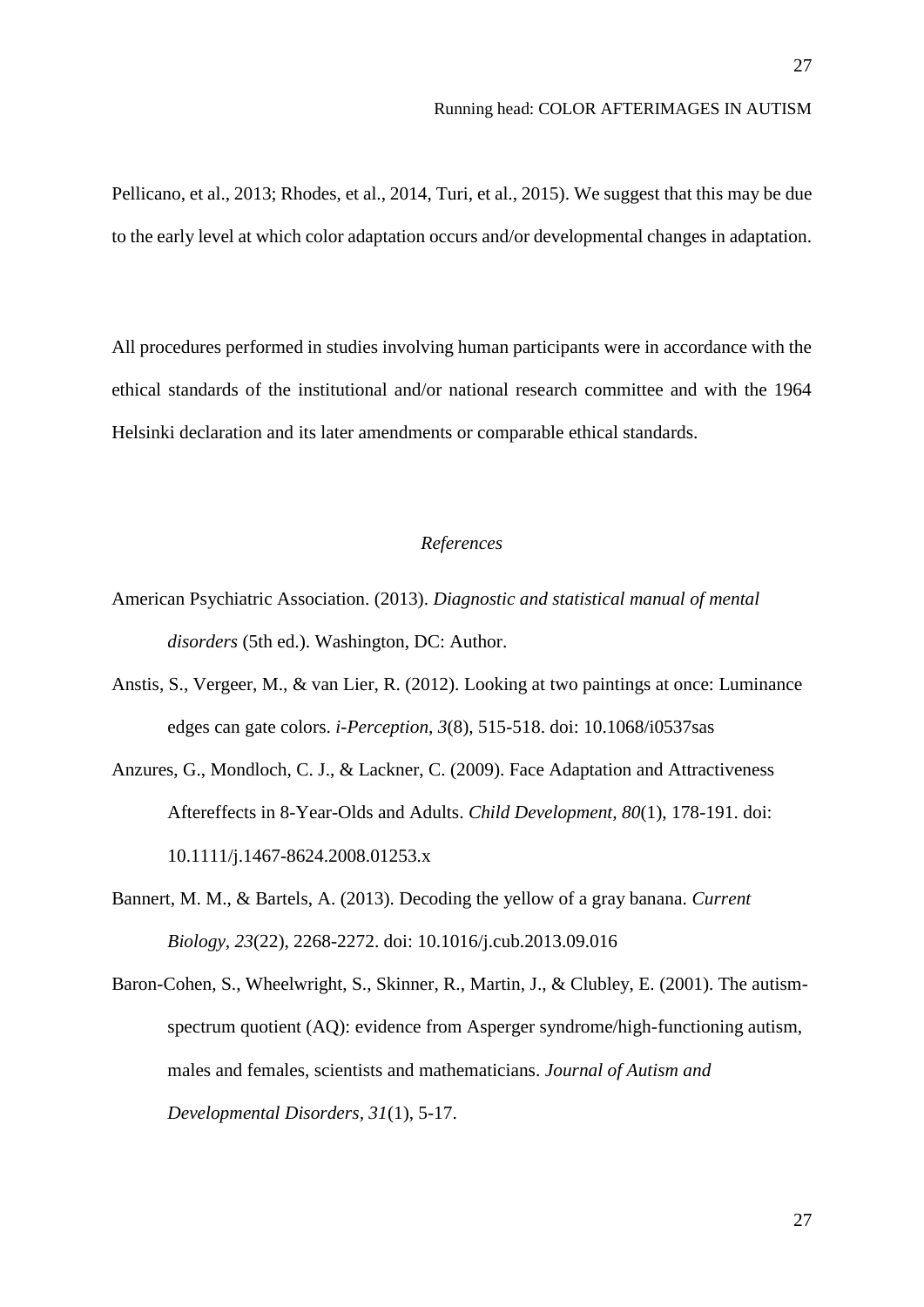- Clifford, C. W. G. (2012). Visual Perception: Knowing What to Expect. *Current Biology, 22*(7), R223-R225. doi: 10.1016/j.cub.2012.02.019
- Constantino, J. N., & Gruber, C. P. (2012). *Social Responsiveness Scale™* (2nd ed.). Torrance, California: Western Psychological Services.
- Cook, R., Brewer, R., Shah, P., & Bird, G. (2014). Intact facial adaptation in autistic adults. *Autism Research, 7*(4), 481-490. doi: 10.1002/aur.1381
- Cranwell, M. B., Pearce, B., Loveridge, C., & Hurlbert, A. C. (2015). Performance on the Farnsworth-Munsell 100-Hue Test Is Significantly Related to Nonverbal IQ. *Investigative Ophthalmology & Visual Science, 56*(5), 3171-3178. doi: 10.1167/iovs.14-16094
- Daw, N. W. (1962). Why after-images are not seen in normal circumstances. *Nature, 196*, 1143-1145.
- Dienes, Z. (2011). Bayesian Versus Orthodox Statistics: Which Side Are You On? *Perspectives on Psychological Science, 6*(3), 274-290. doi: 10.1177/1745691611406920
- Ewing, L., Leach, K., Pellicano, E., Jeffery, L., & Rhodes, G. (2013). Reduced face aftereffects in autism are not due to poor attention. *PLoS One, 8*(11), e81353. doi: 10.1371/journal.pone.0081353
- Ewing, L., Pellicano, E., & Rhodes, G. (2013). Atypical updating of face representations with experience in children with autism. *Developmental Science, 16*(1), 116-123. doi: 10.1111/desc.12007
- Fiorentini, C., Gray, L., Rhodes, G., Jeffery, L., & Pellicano, E. (2012). Reduced face identity aftereffects in relatives of children with autism. *Neuropsychologia, 50*(12), 2926- 2932. doi: 10.1016/j.neuropsychologia.2012.08.019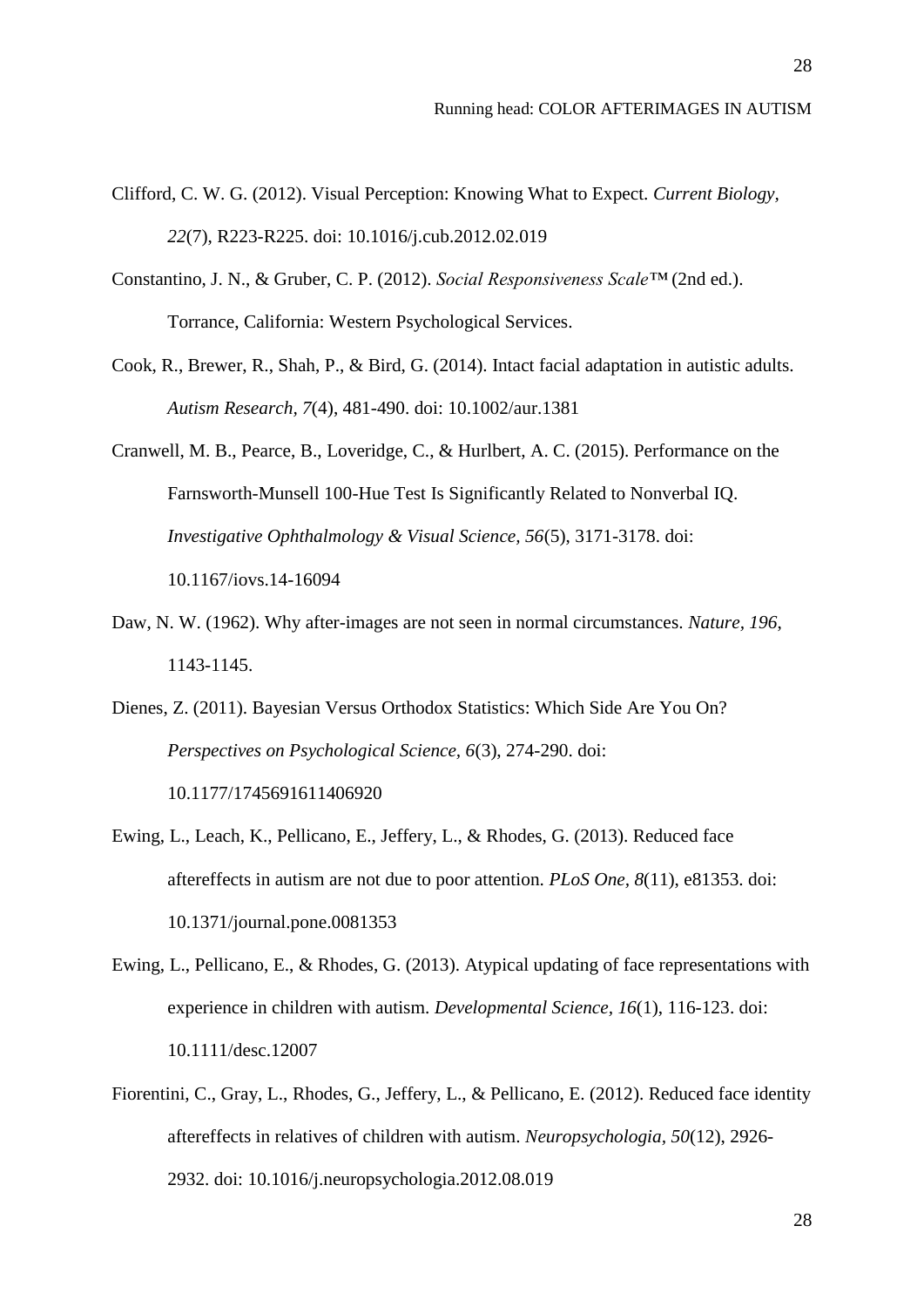- Franklin, A., Sowden, P., Burley, R., Notman, L., & Alder, E. (2008). Color Perception in Children with Autism. *Journal of Autism and Developmental Disorders, 38*(10), 1837-1847. doi: 10.1007/s10803-008-0574-6
- Friston, K. J., Lawson, R., & Frith, C. D. (2013). On hyperpriors and hypopriors: comment on Pellicano and Burr. *Trends in Cognitive Sciences, 17*(1), 1. doi: 10.1016/j.tics.2012.11.003
- Fujita, T., Yamasaki, T., Kamio, Y., Hirose, S., & Tobimatsu, S. (2011). Parvocellular pathway impairment in autism spectrum disorder: Evidence from visual evoked potentials. *Research in Autism Spectrum Disorders, 5*(1), 277-285. doi: 10.1016/j.rasd.2010.04.009
- Hansen, T., Olkkonen, M., Walter, S., & Gegenfurtner, K. R. (2006). Memory modulates color appearance. *Nature Neuroscience, 9*(11), 1367-1368. doi: 10.1038/nn1794
- Heaton, P., Ludlow, A., & Roberson, D. (2008). When less is more: Poor discrimination but good colour memory in autism. *Research in Autism Spectrum Disorders, 2*(1), 147- 156. doi: 10.1016/j.rasd.2007.04.004
- Hellendoorn, A., Wijnroks, L., & Leseman, P. P. M. (2015). Unraveling the nature of autism: finding order amid change. *Frontiers in Psychology, 6*. doi: 10.3389/Fpsyg.2015.00359
- Hills, P. J., Holland, A. M., & Lewis, M. B. (2010). Aftereffects for face attributes with different natural variability: Children are more adaptable than adolescents. *Cognitive Development, 25*(3), 278-289. doi: 10.1016/j.cogdev.2010.01.002
- Ishihara, S. (1973). *Ishihara's test chart for colour deficiency*. Tokyo: Kanehara Trading INC.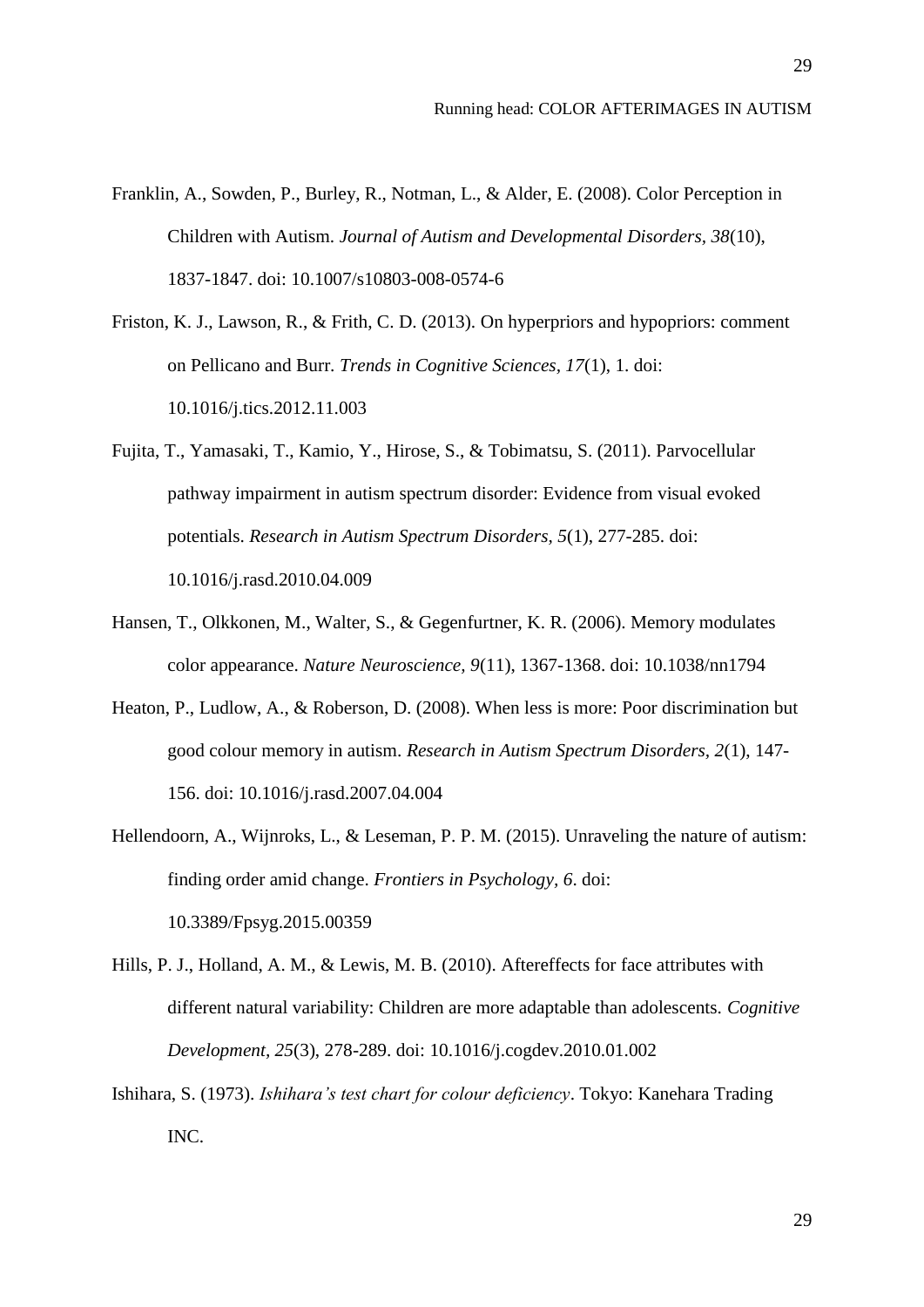- Jeffery, L., McKone, E., Haynes, R., Firth, E., Pellicano, E., & Rhodes, G. (2010). Four-tosix-year-old children use norm-based coding in face-space. *Journal of Vision, 10*(5), 18. doi: 10.1167/10.5.18
- Jeffery, L., & Rhodes, G. (2011). Insights into the development of face recognition mechanisms revealed by face aftereffects. *British Journal of Psychology, 102*, 799- 815. doi: 10.1111/j.2044-8295.2011.02066.x
- Jeffery, L., Rhodes, G., McKone, E., Pellicano, E., Crookes, K., & Taylor, E. (2011). Distinguishing Norm-Based From Exemplar-Based Coding of Identity in Children: Evidence From Face Identity Aftereffects. *Journal of Experimental Psychology-Human Perception and Performance, 37*(6), 1824-1840. doi: 10.1037/a0025643
- Kanwisher, N., McDermott, J., & Chun, M. M. (1997). The fusiform face area: a module in human extrastriate cortex specialized for face perception. *Journal of Neuroscience, 17*(11), 4302-4311.
- Karaminis, T., Turi, M., Neil, L., Badcock, N. A., Burr, D., & Pellicano, E. (2015). Atypicalities in perceptual adaptation in autism do not extend to perceptual causality. *PLoS One*, *10*(3), e0120439. doi: 10.1371/journal.pone.0120439
- Kersten, D., Mamassian, P., & Yuille, A. (2004). Object perception as Bayesian inference. *Annual Review of Psychology, 55*, 271-304. doi: 10.1146/annurev.psych.55.090902.142005
- Kline, D. W., & Nestor, S. (1977). Persistence of complementary afterimages as a function of adult age and exposure duration. *Experimental Aging Research*, 3(3), 191-201. doi: 10.1080/03610737708257102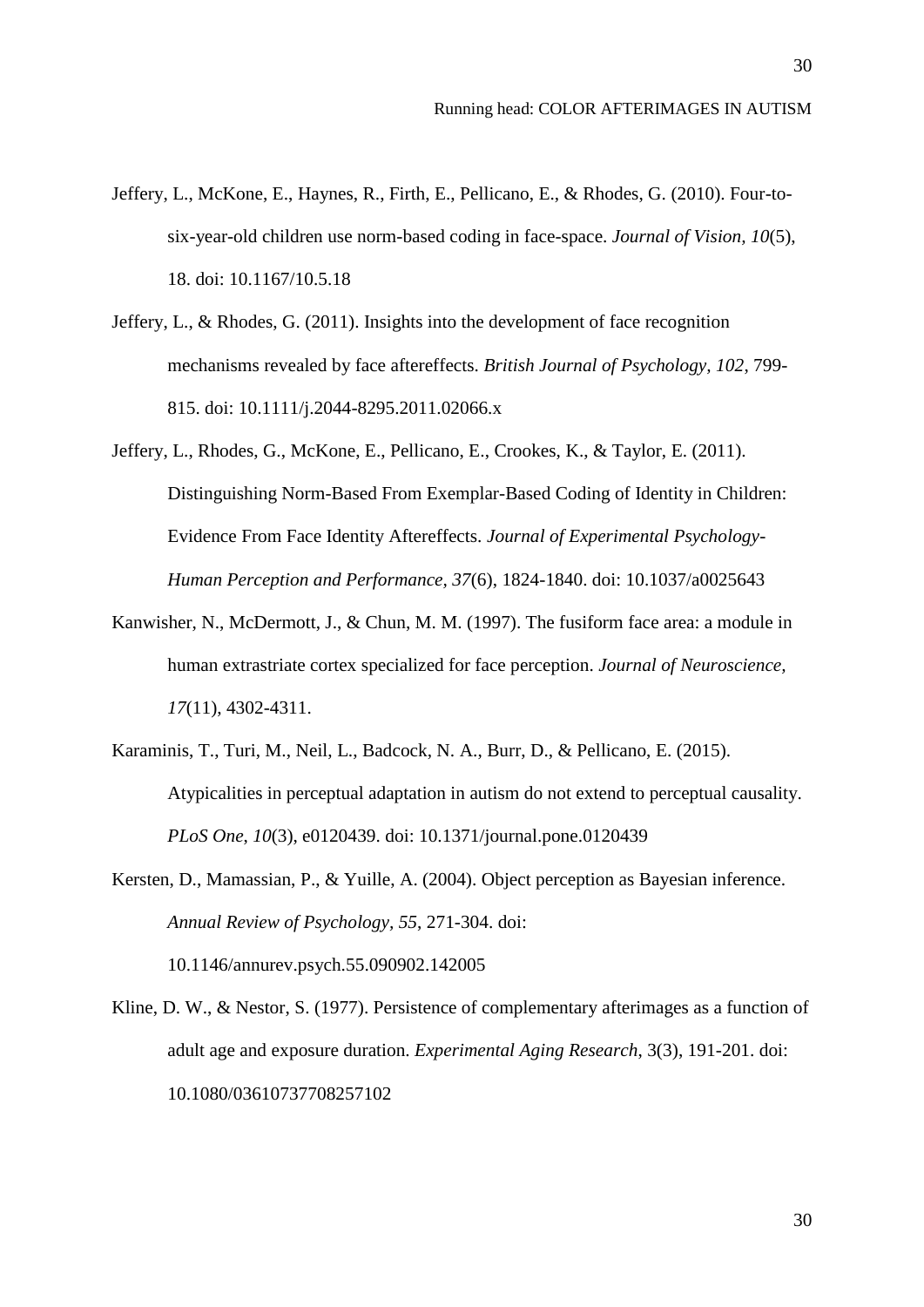- Knill, D. C., & Pouget, A. (2004). The Bayesian brain: the role of uncertainty in neural coding and computation. Trends in Neurosciences, 27(12), 712-719. doi: 10.1016/j.tins.2004.10.007
- Koh, H. C., Milne, E., & Dobkins, K. (2010). Contrast sensitivity for motion detection and direction discrimination in adolescents with autism spectrum disorders and their siblings. *Neuropsychologia, 48*(14), 4046-4056. doi: 10.1016/j.neuropsychologia.2010.10.008
- Kohn, A. (2007). Visual adaptation: Physiology, mechanisms, and functional benefits. *Journal of Neurophysiology, 97*(5), 3155-3164. doi: 10.1152/jn.00086.2007
- Kover, S. T., & Atwood, A. K. (2013). Establishing Equivalence: Methodological Progress in Group-matching Design and Analysis. *American Journal on Intellectual and Developmental Disabilities, 118*(1), 3-15. doi: 10.1352/1944-7558-118.1.3
- Lanthony, P. (1998). *Album Tritan* (2nd ed.). Paris: Laboratoire de la Vision des Couleurs.
- Lawson, R. P., Rees, G., & Friston, K. J. (2014). An aberrant precision account of autism. *Frontiers in Human Neuroscience, 8*. doi: 10.3389/Fnhum.2014.00302
- Ludlow, A. K., Heaton, P., Hill, E., & Franklin, A. (2014). Color obsessions and phobias in autism spectrum disorders: The case of JG. *Neurocase, 20*(3), 296-306. doi: 10.1080/13554794.2013.770880
- Lupyan, G. (2015). Object knowledge changes visual appearance: Semantic effects on color afterimages. *Acta Psychologica, 161*, 117-130. doi: 10.1016/j.actpsy.2015.08.006
- Lupyan, G., & Ward, E. J. (2013). Language can boost otherwise unseen objects into visual awareness. *Proceedings of the National Academy of Sciences, 110*(35), 14196-14201. doi: 10.1073/pnas.1303312110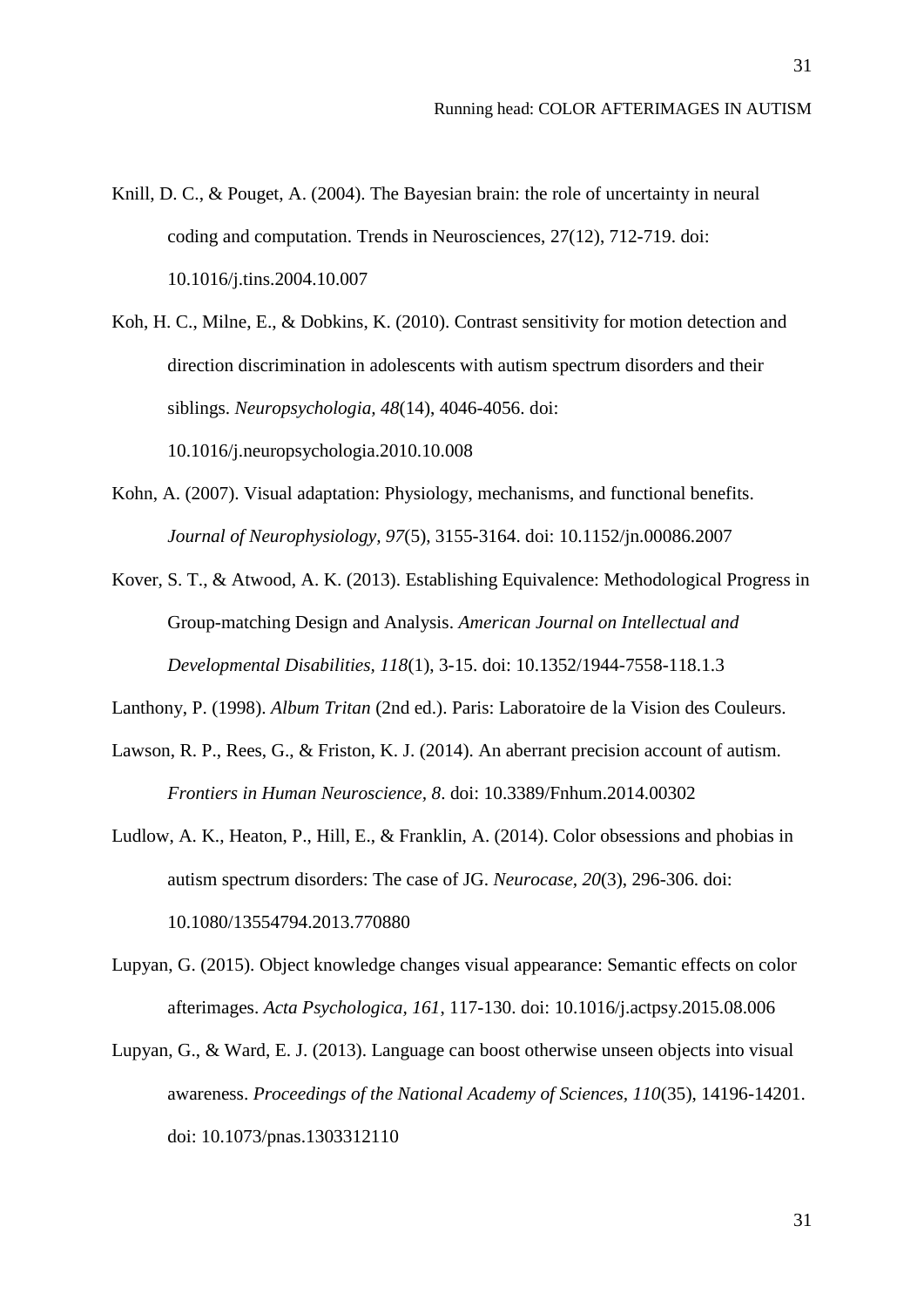- Masson, M. E. J. (2011). A tutorial on a practical Bayesian alternative to null-hypothesis significance testing. *Behavior Research Methods, 43*(3), 679-690. doi: 10.3758/s13428-010-0049-5
- McCollough, C. (1965). Color Adaptation of Edge-Detectors in Human Visual System. *Science, 149*(3688), 1115-1116. doi: 10.1126/science.149.3688.1115
- Nishimura, M., Maurer, D., Jeffery, L., Pellicano, E., & Rhodes, G. (2008). Fitting the child's mind to the world: adaptive norm-based coding of facial identity in 8-year-olds. *Developmental Science, 11*(4), 620-627. doi: 10.1111/j.1467-7687.2008.00706.x
- Nishimura, M., Robertson, C., & Maurer, D. (2011). Effect of adaptor duration on 8-yearolds' facial identity aftereffects suggests adult-like plasticity of the face norm. *Vision Research, 51*(11), 1216-1222. doi: 10.1016/j.visres.2011.03.013
- Oliva, A., & Schyns, P. G. (2000). Diagnostic colors mediate scene recognition. *Cognitive Psychology, 41*(2), 176-210. doi: 10.1006/cogp.1999.0728
- Olkkonen, M., Hansen, T., & Gegenfurtner, K. R. (2008). Color appearance of familiar objects: effects of object shape, texture, and illumination changes. *Journal of Vision, 8*(5), 13 11-16. doi: 10.1167/8.5.13
- Pellicano, E. (2013). Sensory Symptoms in Autism: A Blooming, Buzzing Confusion? *Child Development Perspectives, 7*(3), 143-148. doi: 10.1111/Cdep.12031
- Pellicano, E., & Burr, D. (2012). When the world becomes 'too real': a Bayesian explanation of autistic perception. *Trends in Cognitive Sciences, 16*(10), 504-510. doi: 10.1016/j.tics.2012.08.009
- Pellicano, E., Jeffery, L., Burr, D., & Rhodes, G. (2007). Abnormal adaptive face-coding mechanisms in children with autism spectrum disorder. *Current Biology, 17*(17), 1508-1512. doi: 10.1016/j.cub.2007.07.065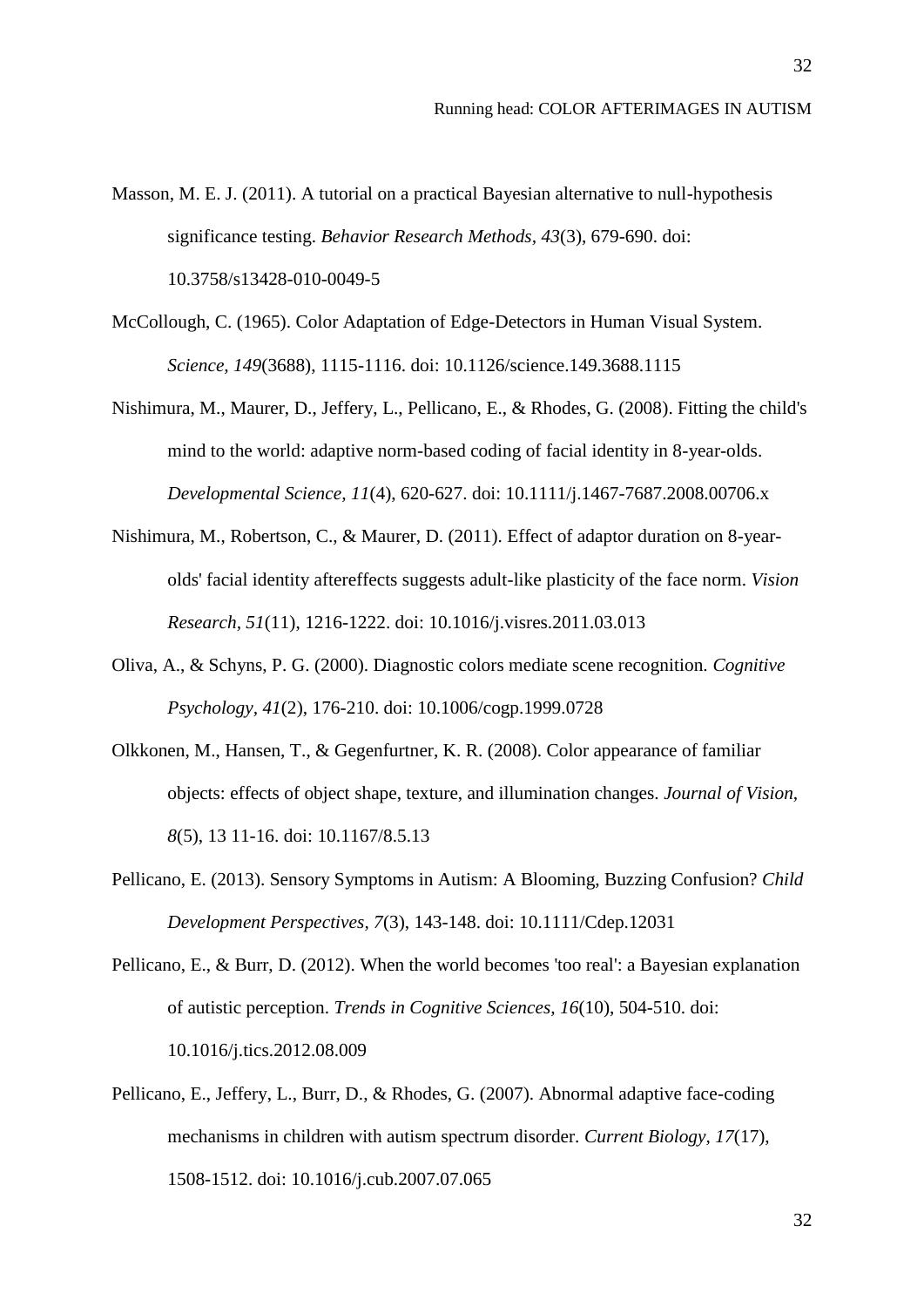- Pellicano, E., Rhodes, G., & Calder, A. J. (2013). Reduced gaze aftereffects are related to difficulties categorising gaze direction in children with autism. *Neuropsychologia, 51*(8), 1504-1509. doi: 10.1016/j.neuropsychologia.2013.03.021
- Piazza, M., & Izard, V. (2009). How humans count: numerosity and the parietal cortex. *Neuroscientist, 15*(3), 261-273. doi: 10.1177/1073858409333073
- Pimperton, H., Pellicano, E., Jeffery, L., & Rhodes, G. (2009). The role of higher level adaptive coding mechanisms in the development of face recognition*. Journal of Experimental Child Psychology, 104*(2), 229-238. doi: 10.1016/j.jecp.2009.05.009
- Powell, G., Bompas, A., & Sumner, P. (2012). Making the incredible credible: afterimages are modulated by contextual edges more than real stimuli. *Journal of Vision, 12*(10). doi: 10.1167/12.10.17
- Raftery, A. E. (1999). Bayes factors and BIC Comment on "A critique of the Bayesian information criterion for model selection". *Sociological Methods & Research, 27*(3), 411-427. doi: 10.1177/0049124199027003005
- Rhodes, G., Ewing, L., Jeffery, L., Avard, E., & Taylor, L. (2014). Reduced adaptability, but no fundamental disruption, of norm-based face-coding mechanisms in cognitively able children and adolescents with autism. *Neuropsychologia, 62*, 262-268. doi: 10.1016/j.neuropsychologia.2014.07.030

Ritvo, E. R., Creel, D., Realmuto, G., Crandall, A. S., Freeman, B. J., Bateman, J. B., . . . Purple, R. (1988). Electroretinograms in autism: a pilot study of b-wave amplitudes. *The American Journal of Psychiatry, 145*(2), 229-232. doi: 10.1176/ajp.145.2.229

Robertson, A. E., & Simmons, D. R. (2015). The sensory experiences of adults with autism spectrum disorder: A qualitative analysis. *Perception*, *44*(5), 569-586. doi: 0.1068/p7833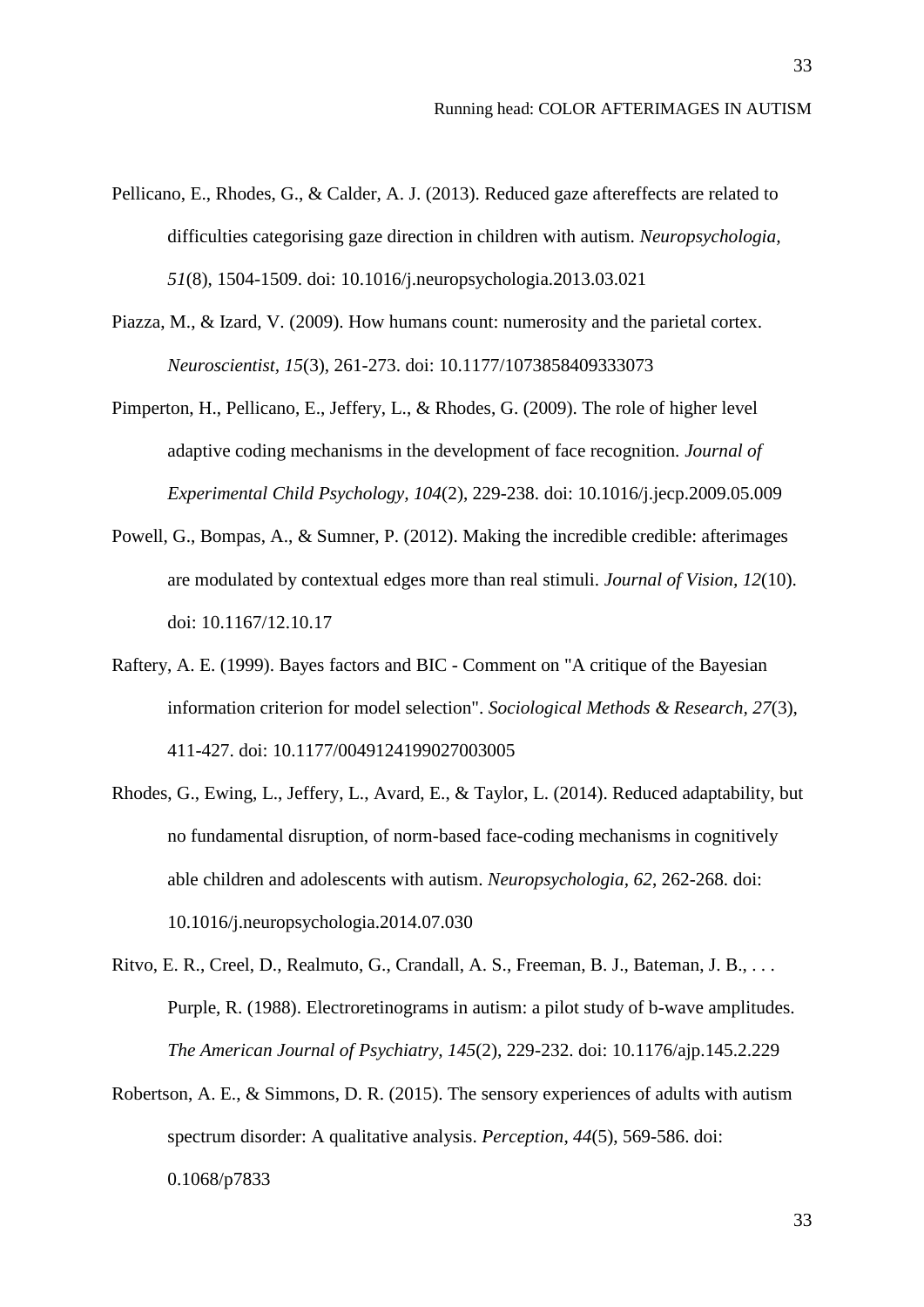- Rutherford, M. D., Troubridge, E. K., & Walsh, J. (2012). Visual Afterimages of Emotional Faces in High Functioning Autism. *Journal of Autism and Developmental Disorders, 42*(2), 221-229. doi: DOI 10.1007/s10803-011-1233-x
- Sadowski, J. (2006). Big Spanish Castle. Retrieved 11th June 2015, from http://www.johnsadowski.com/big\_spanish\_castle.php
- Sinha, P., Kjelgaard, M. M., Gandhi, T. K., Tsourides, K., Cardinaux, A. L., Pantazis, D., . . . Held, R. M. (2014). Autism as a disorder of prediction. *Proceedings of the National Academy of Sciences, 111*(42), 15220-15225. doi: 10.1073/pnas.1416797111
- Turi, M., Burr, D. C., Igliozzi, R., Aagten-Murphy, D., Muratori, F., & Pellicano, E. (2015). Children with autism spectrum disorder show reduced adaptation to number. *Proceedings of the National Academy of Sciences, 112*(25), 7868-7872. doi: 10.1073/pnas.1504099112
- van Lier, R., Vergeer, M., & Anstis, S. (2009). Filling-in afterimage colors between the lines. *Current Biology, 19*(8), R323-R324. doi: 10.1016/j.cub.2009.03.010
- Van de Cruys, S., de-Wit, L., Evers, K., Boets, B., & Wagemans, J. (2013). Weak priors versus overfitting of predictions in autism: Reply to Pellicano and Burr (TICS, 2012). *I-Perception, 4*(2), 95-97. doi: 10.1068/i0580ic
- Vergeer, M., Anstis, S., & van Lier, R. (2015). Flexible color perception depending on the shape and positioning of achromatic contours. *Frontiers in Psychology, 6*, 620. doi: 10.3389/fpsyg.2015.00620
- Vul, E., & MacLeod, D. I. (2006). Contingent aftereffects distinguish conscious and preconscious color processing. *Nature Neuroscience, 9*(7), 873-874. doi: 10.1038/nn1723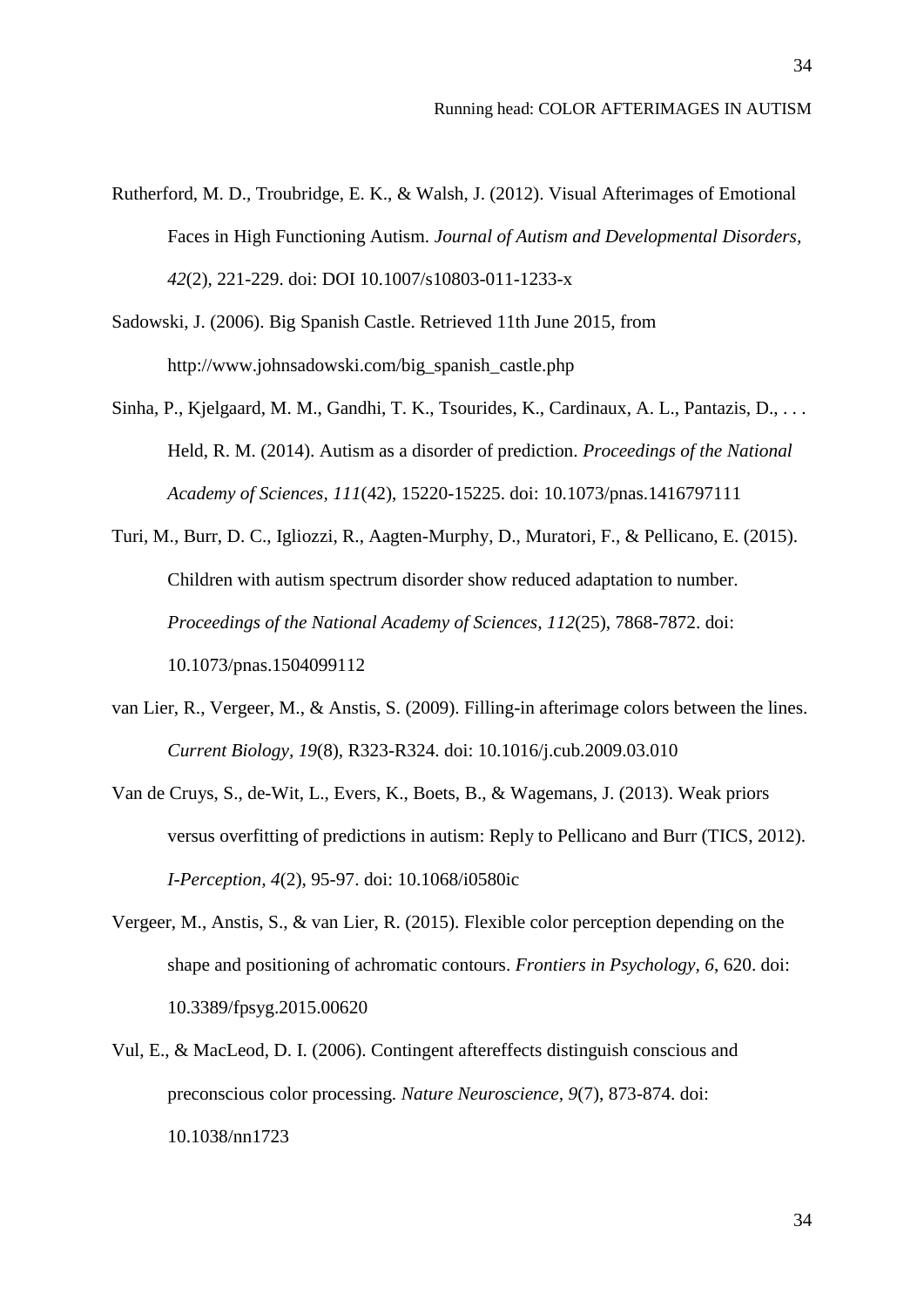- Walsh, J. A., Vida, M. D., Morrisey, M. N., & Rutherford, M. D. (2015). Adults with autism spectrum disorder show evidence of figural aftereffects with male and female faces. *Vision Research*, *115*(Pt A), 104-112. doi: 10.1016/j.visres.2015.08.010
- Webster, M. A. (2011). Adaptation and visual coding. *Journal of Vision, 11*(5). doi: 10.1167/11.5.3
- Wechsler, D., & Psychological Corporation. (2011). *WASI -II: Wechsler Abbreviated Scale of Intelligence* (2nd ed.). San Antonio, Texas: Psychological Corporation.
- Wheatstone, C. (1838). Contributions to the Physiology of Vision. Part the First. On Some Remarkable, and Hitherto Unobserved, Phenomena of Binocular Vision. *Philosophical Transactions of the Royal Society of London, 128*, 371-394. doi: 10.1098/rstl.1838.0019
- Woodbury-Smith, M. R., Robinson, J., Wheelwright, S., & Baron-Cohen, S. (2005). Screening adults for asperger syndrome using the AQ: A preliminary study of its diagnostic validity in clinical practice. *Journal of Autism and Developmental Disorders, 35*(3), 331-335. doi: 10.1007/s10803-005-3300-7
- World Health Organization. (1992). *The ICD-10 classification of mental and behavioural disorders: Clinical descriptions and diagnostic guidelines*. Geneva: World Health Organization.
- Zaidi, Q., Ennis, R., Cao, D. C., & Lee, B. (2012). Neural Locus of Color Afterimages. *Current Biology, 22*(3), 220-224. doi: 10.1016/j.cub.2011.12.021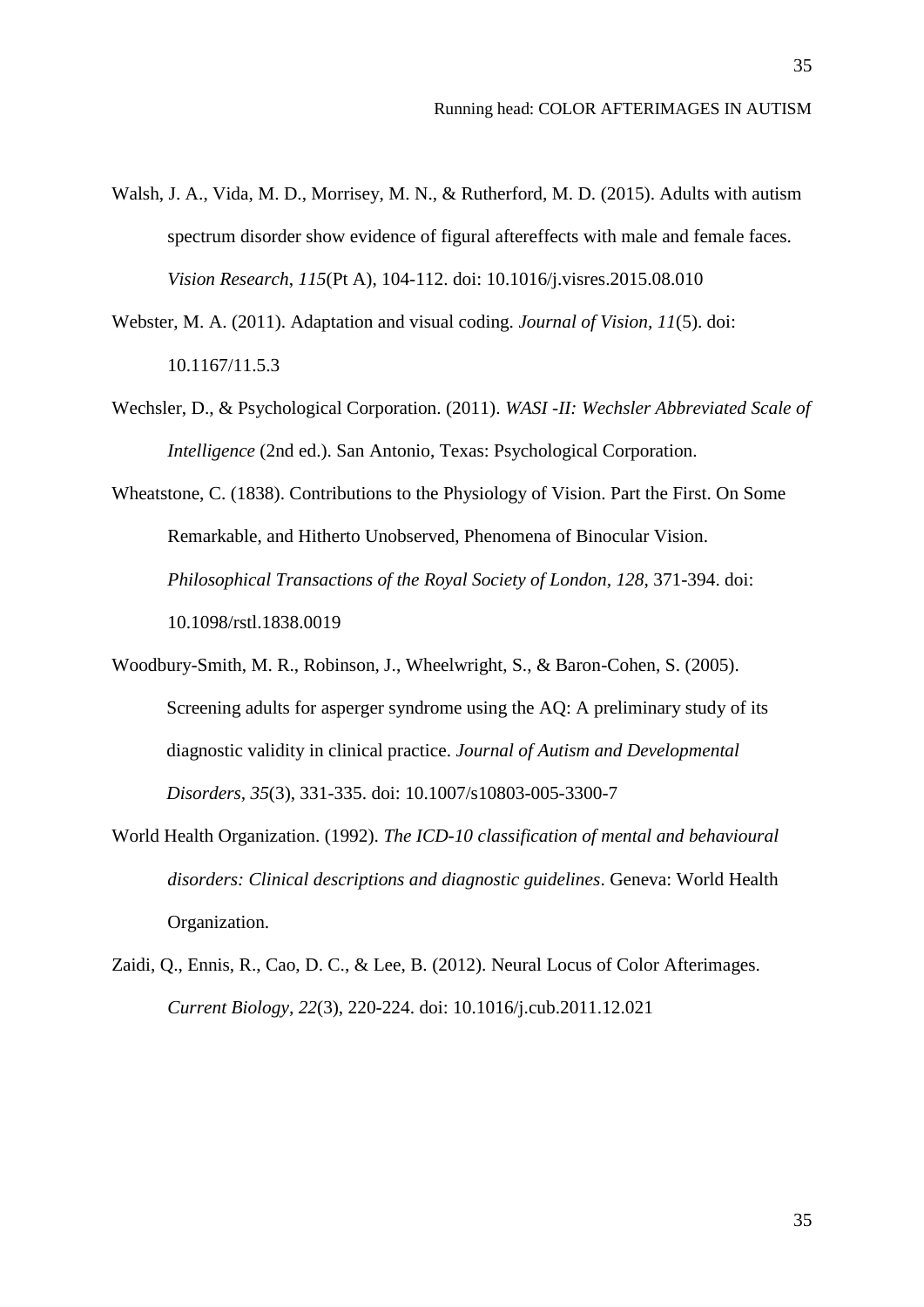# *Figure Captions*

# *Figure 1.*

Images used in the experiment. At the adjustment phase a continuum of 51 images of gradually changing color intensity between the positive, greyscale and negative images was available for selection. The dimensions of the images varied slightly due to the proportions of the source images.

# *Figure 2.*

Mean difference in whole-image chroma from the greyscale image (0 on the x-axis), for the adjustment steps for each stimulus image. Although the adjustment scale included 51 steps from -25 to +25, the actual range of settings chosen by observers was -21 to +3, and 95% of trials the setting chosen was in the range -20 to 0.

# *Figure 3.*

Mean whole-image chroma settings for nulling afterimages following adaptation (in CIE chroma units). The diagnostic images were of a castle and beach, while the non-diagnostic were of books and painted huts. Error bars show +/- 1 SEM.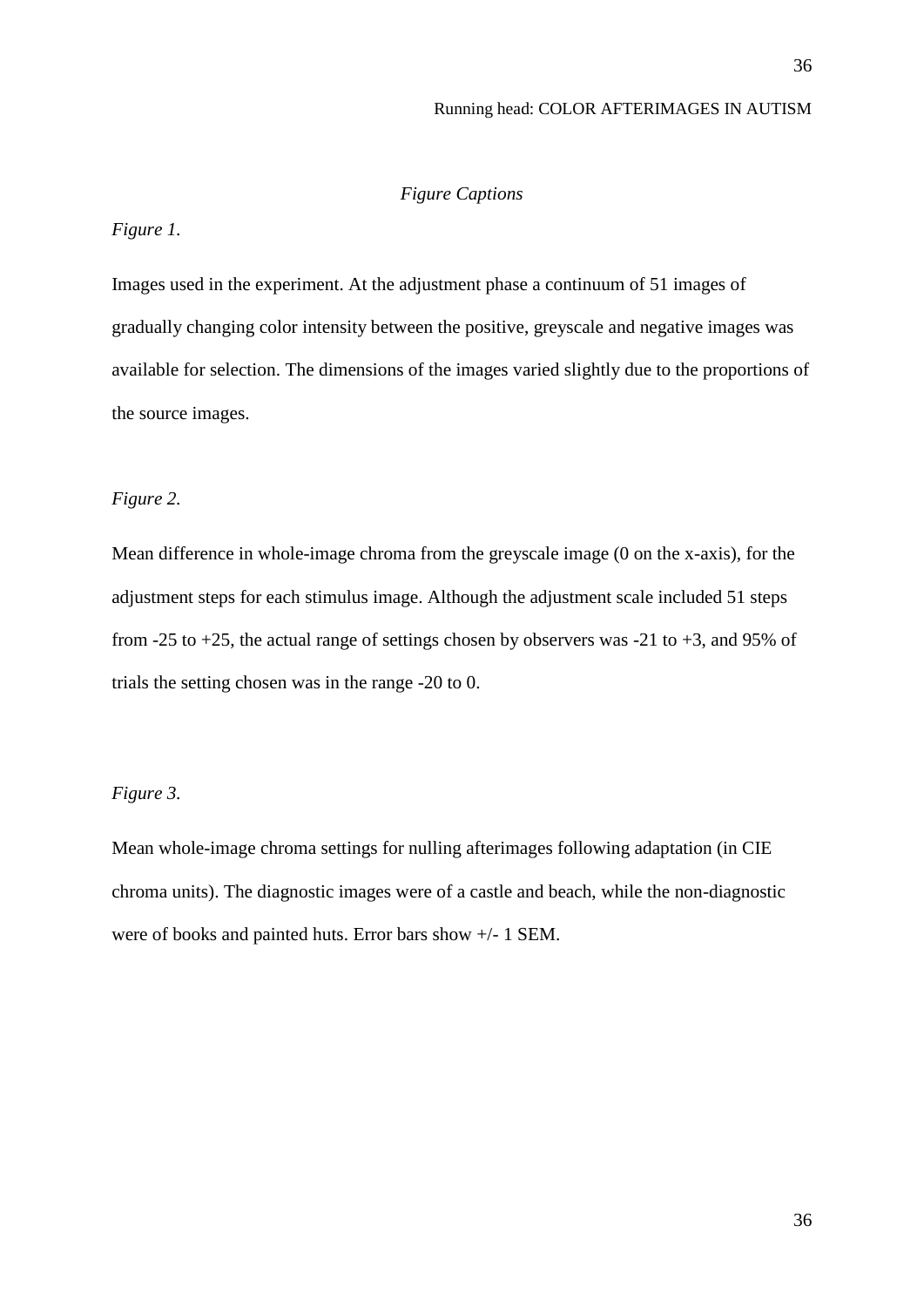

# Figure 1 top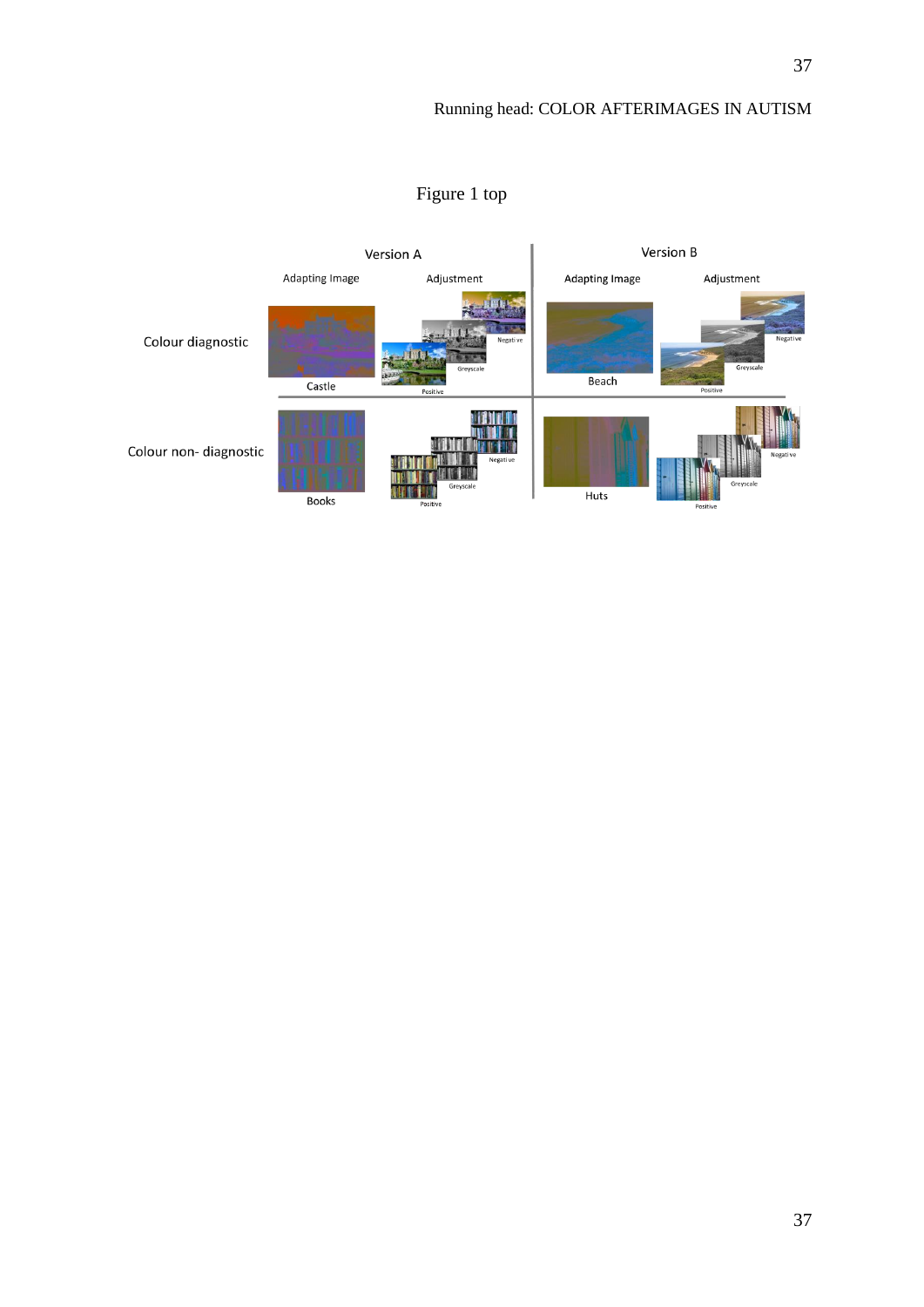Figure 2 top

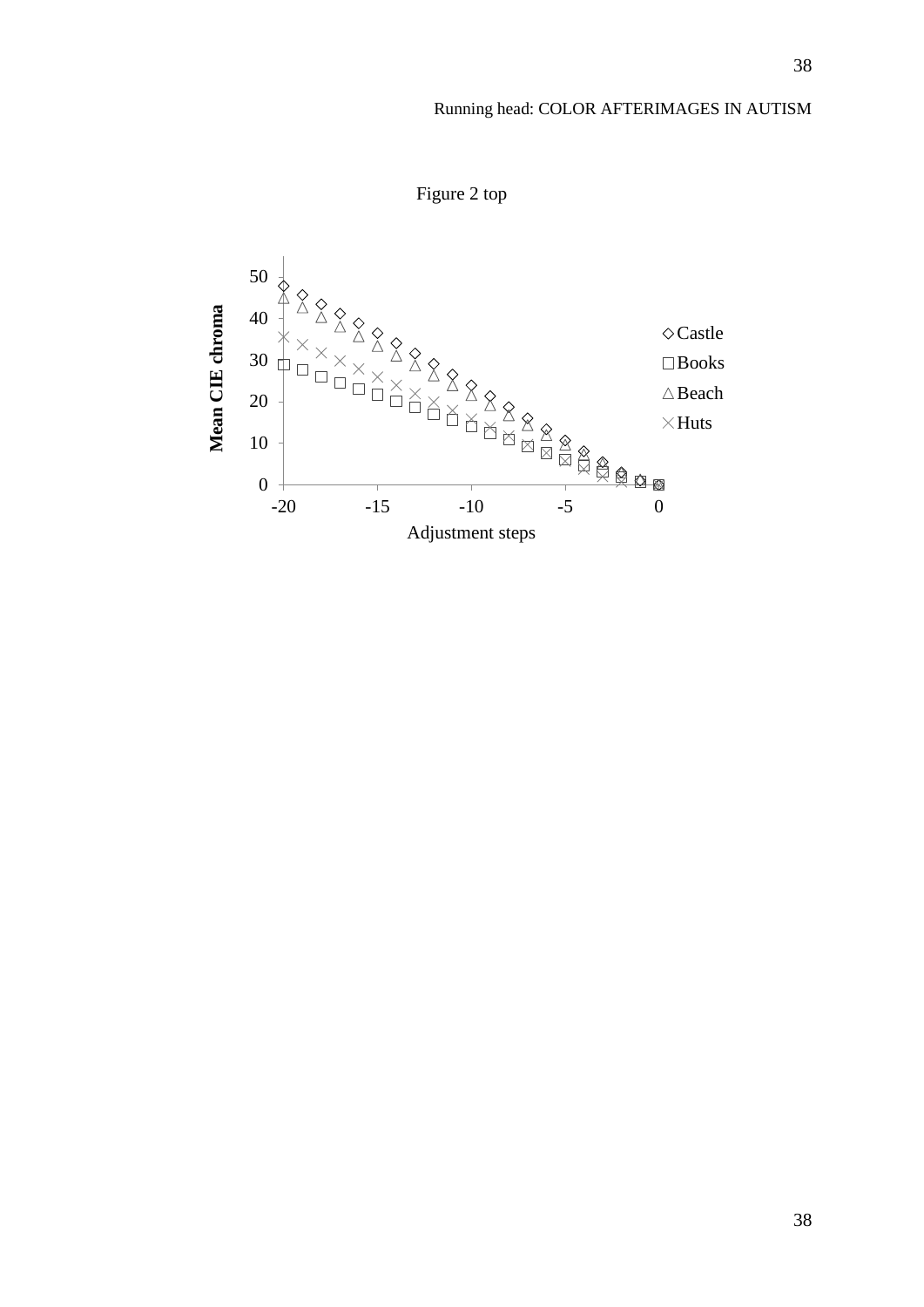

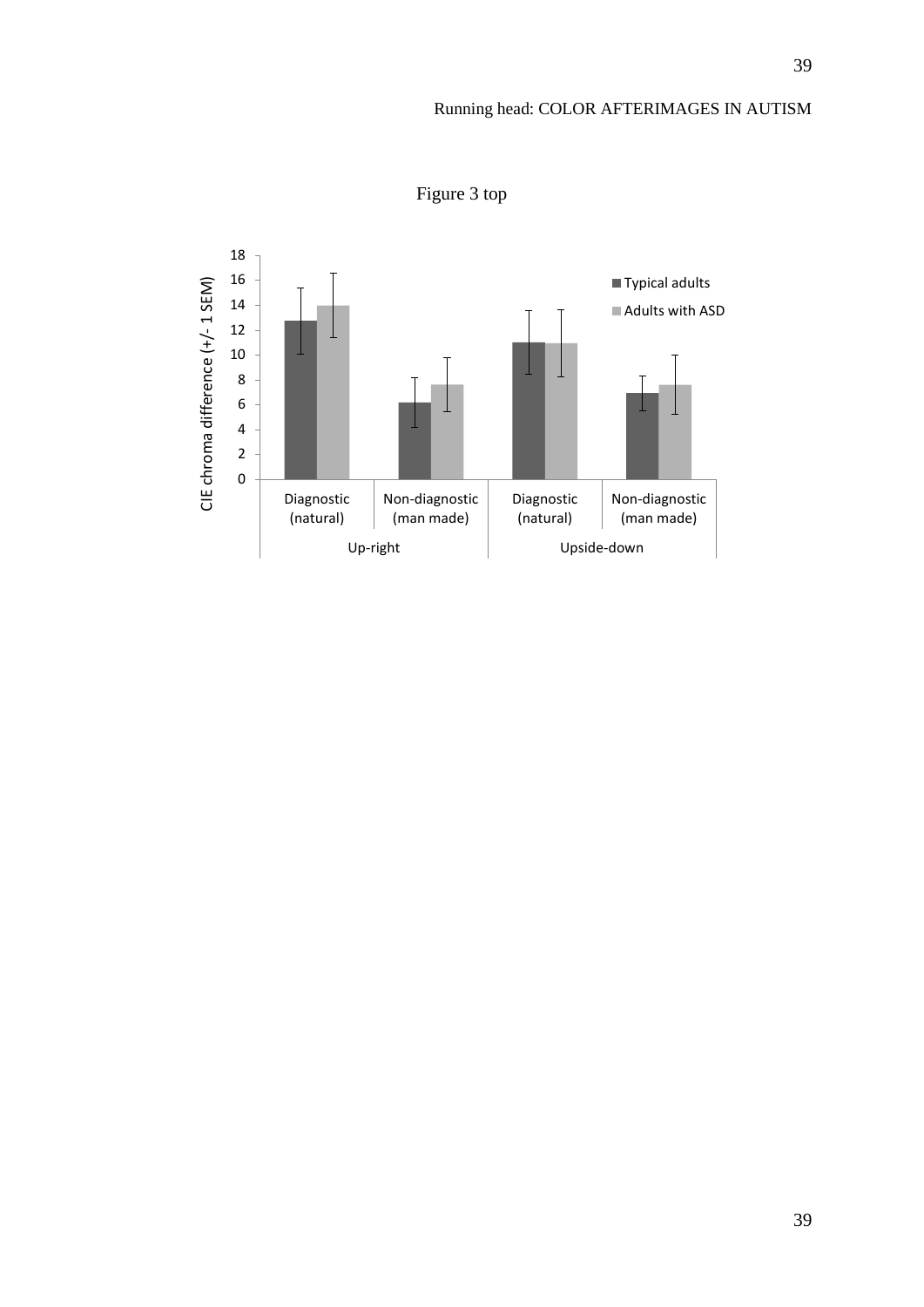# *Tables*

Table 1: Descriptive statistics and group comparisons for age, IQ, AQ and SRS-2 for autistic and typical adults.

|                      |                 |                 | Group           |                |                             |                        |
|----------------------|-----------------|-----------------|-----------------|----------------|-----------------------------|------------------------|
|                      |                 | Autistic adults |                 | Typical adults | Group difference            |                        |
| Measure              | Mean<br>(SD)    | Range           | Mean<br>(SD)    | Range          | t-test                      | Cohen's<br>$d^{\rm a}$ |
| Age in<br>years      | 24.8<br>(4.9)   | 19-34           | 23.9<br>(4.8)   | 19-33          | $t(20) = 0.44$ , $p = .668$ | 0.20                   |
| Full-scale<br>$IQ^b$ | 108.6<br>(12.6) | 82-133          | 109.6<br>(8.1)  | 95-121         | $t(20) = 0.22, p = .827$    | 0.10                   |
| VCI <sup>c</sup>     | 104.2<br>(12.3) | 84-126          | 109.0<br>(12.7) | 91-132         | $t(20) = 0.89, p = .385$    | 0.40                   |
| PRI <sup>d</sup>     | 111.7<br>(13.8) | 91-132          | 107.9<br>(8.3)  | 92-121         | $t(20) = 0.79$ , $p = .441$ | 0.35                   |
| $AQ^e$               | 37.7<br>(5.9)   | 29-49           | 15.0<br>(5.4)   | $7 - 23$       | $t(20) = 9.45, p < .001$    | 4.23                   |
| $SRS-2f$             | 78.0<br>(6.9)   | 68-90           | 49.9<br>(9.4)   | $26 - 60$      | $t(20) = 8.00, p < .001$    | 3.58                   |

*Notes*: <sup>a</sup>Cohen's d computed from *t*-test results, as recommended by Kover and Attwood (2013) for matched-group designs;  ${}^{\text{b}}\text{IQ}$  = Intelligence Quotient, as measured by the four subtests of Wechsler Abbreviated Scale of Intelligence-II (WASI-II; Wechsler & Psychological Corporation, 2011);  $\mathrm{VCI} = \mathrm{Verbal}$  Comprehension Index, verbal sub-scale of WASI-II;  $\mathrm{dPRI}$  $=$  Perceptual Reasoning Index, non-verbal sub-scale of WASI-II;  $^{\circ}AQ =$  Adult Autism Quotient (Baron-Cohen et al., 2001);  $f$ SRS-2 = Adult Social Responsiveness Scale – 2nd edition (Constantino & Gruber, 2012). This table reports standardized (age-adjusted) scores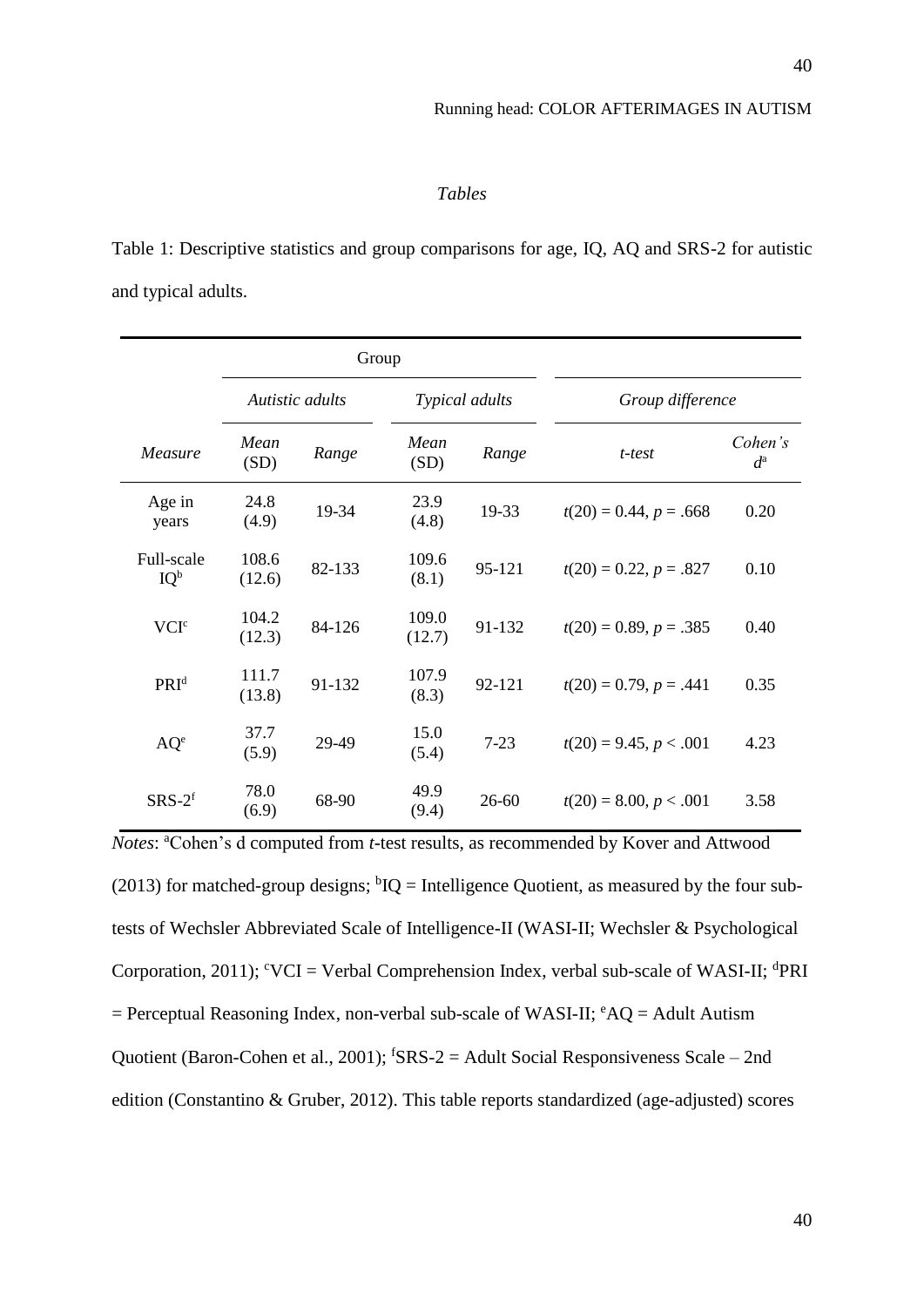on the full-scale IQ, PRI, VCI and SRS-2; the statistical inferences about the differences between the groups are the same for raw scores.